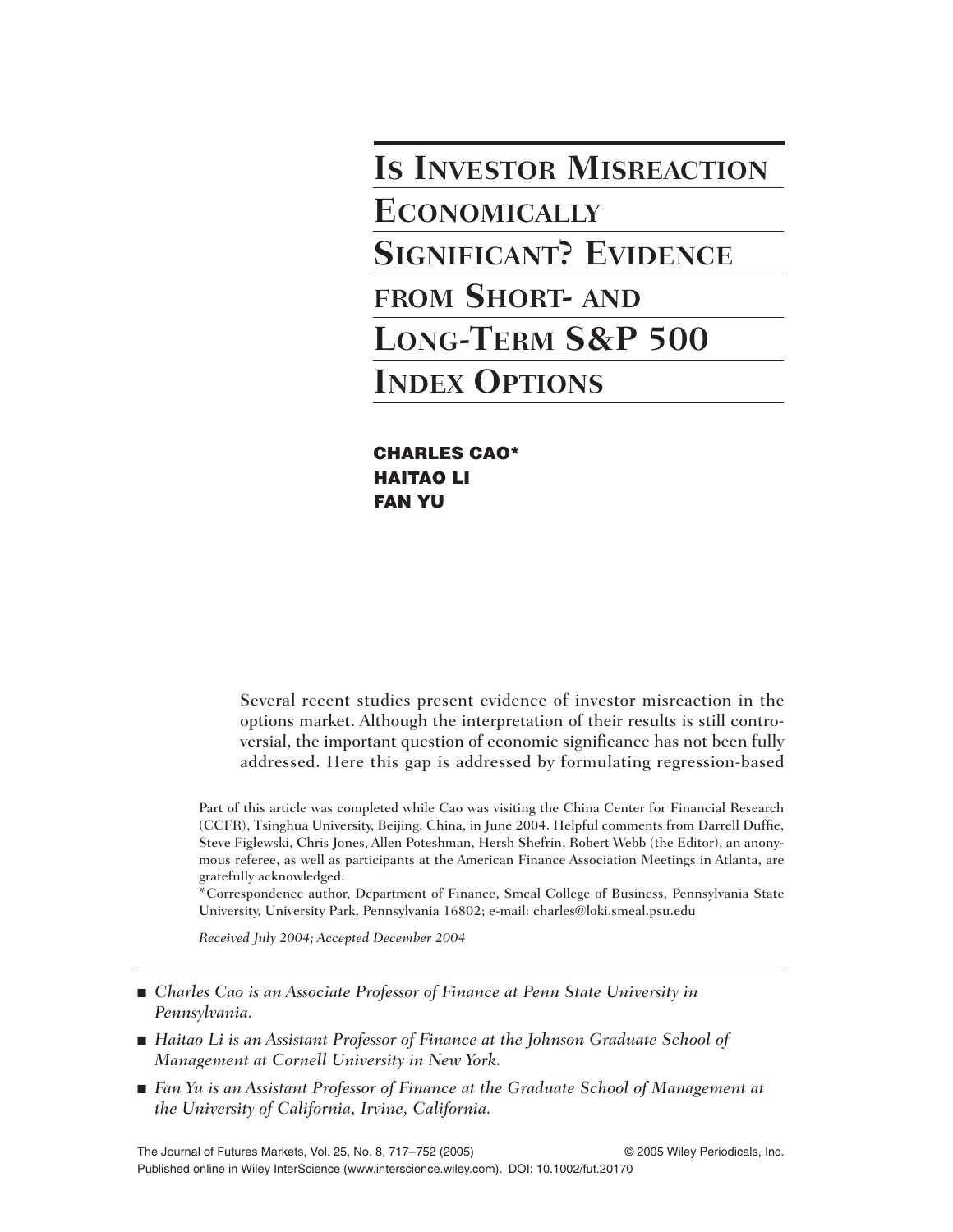tests to identify misreaction and its duration and constructing trading strategies to exploit the empirical patterns of misreaction. Regular S&P 500 index options and long-dated S&P 500 LEAPS are used to find an underreaction that on average dissipates over the course of 3 trading days and an increasing misreaction that peaks after four consecutive daily variance shocks of the same sign. Option trading strategies based on these findings produce economically significant abnormal returns in the range of 1–3% per day. However, they are not profitable in the presence of transaction costs. © 2005 Wiley Periodicals, Inc. Jrl Fut Mark 25:717–752, 2005

## **INTRODUCTION**

Investor misreaction has recently been proposed as an explanation of certain empirically confirmed stock market anomalies such as momentum effects in the intermediate horizon and return reversals in the long horizon.<sup>1</sup> For example, Barberis, Shleifer, and Vishny (1998, BSV hereafter) argue that investors initially tend to underreact to new information because of a conservatism bias, but will eventually overreact to a series of similar information. This latter effect, the so-called representativeness bias, interacts with conservatism bias to generate the observed temporal patterns in stock returns. The empirical implications of these behavioral models have been examined in the context of the stock market by Hong, Lim, and Stein (2000), among others.

An important implication of these behavioral theories is that investor misreaction should be pervasive and not necessarily restricted to the stock market. In this respect, the options market is also a natural candidate for testing this sort of theory. However, to date there are few studies that deal with the subject of investor misreaction in the options market. In an early article, Stein (1989) finds evidence that 2-month options overreact to shocks to volatility implied from 1-month options. Poteshman (2001) finds that options maturing 1 month after the shortmaturity ones respond less than short-maturity options to current variance shocks, but the difference in response is reduced or even reversed when the current variance shock is preceded by a sequence of similar shocks. These findings provide evidence in support of predictions of the BSV model.

<sup>1</sup> For evidence on short-run momentum effects, see Jegadeesh and Titman (1993) and Chan, Jegadeesh, and Lakonishok (1997). For evidence on long-run return reversal, see Fama and French (1988), Poterba and Summers (1988), and De Bondt and Thaler (1985). The list of behavioral explanations includes Barberis, et al. (1998), Daniel, Hershleifer, and Subrahmanyam (1998), and Hong and Stein (1999).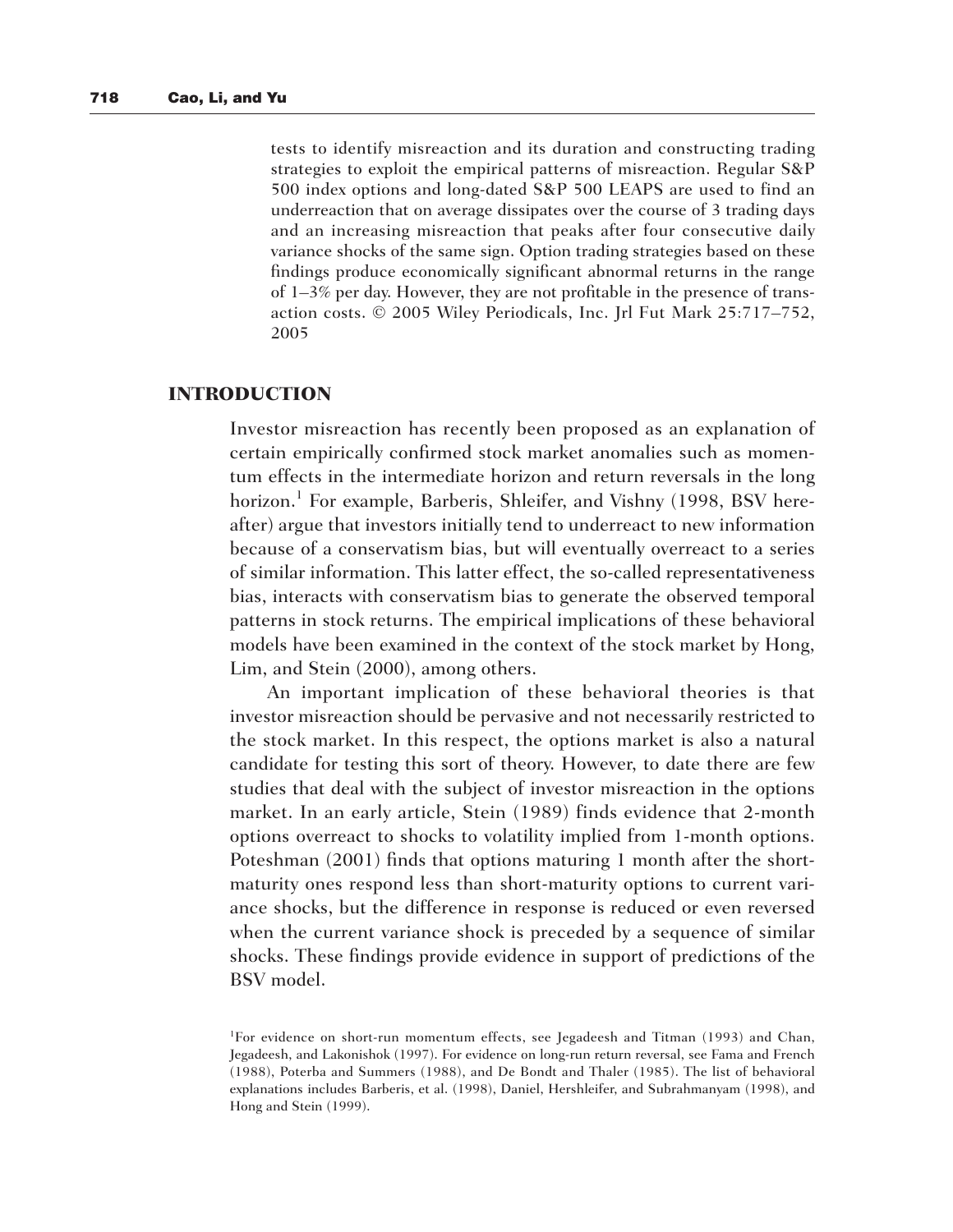In spite of these important developments, there is still a concern as to whether the extent of misreaction in the options market is economically significant after accounting for transaction costs. To address this issue, option trading strategies based on the identified misreaction patterns are constructed. After all, momentum and contrarian effects in the stock market were first discovered through buy-and-hold strategies, and investor misreactions in the options market would seem vacuous if they do not result in similar profit patterns. Significant abnormal returns, after accounting for transaction costs, would strengthen the claim of "anomaly" and lead to future efforts to understand the economic sources of such returns. On the contrary, the absence of abnormal returns would suggest that even if investor misreaction is taken at its face value, it is still not exploitable.

The focus on the economic significance of investor misreaction in the options market suggests several important ways to extend the existing literature. First, it is necessary to search for misreactions in options with a much wider range of maturities than those used in existing studies. Stein (1989) suggests that

In order for such ignorance of mean reversion in volatility to translate into large pricing errors, the options involved would have to be quite long-lived. Thus, it would be very interesting to know whether investors in long-dated options also tend to overreact to changes in short-term implieds. If they do, the mispricings involved are likely to be much more economically significant.

Consequently, options with a distinct maturity structure are used regular S&P 500 index options with maturities less than 1 year and longdated S&P 500 LEAPS with maturities up to 3 years, to study the economic significance of investor misreaction.

Second, regression-based tests of investor misreaction are formulated with an eye toward the design of trading strategies that exploit such patterns. In contrast to the tests in Stein (1989) and Poteshman (2001), which focus on the contemporaneous differences between short- and long-term implied variances, the result of these tests allows one to trade long-term options with the history of implied variances from short-term options used as a trading signal. Specifically, in these tests the variance shocks implied from a set of short-term options are used as a benchmark to see how they predict the prices (volatilities) of longer-term options. Short-run underreaction implies that information is impounded into prices slowly. This necessitates the inclusion of lagged variance shocks as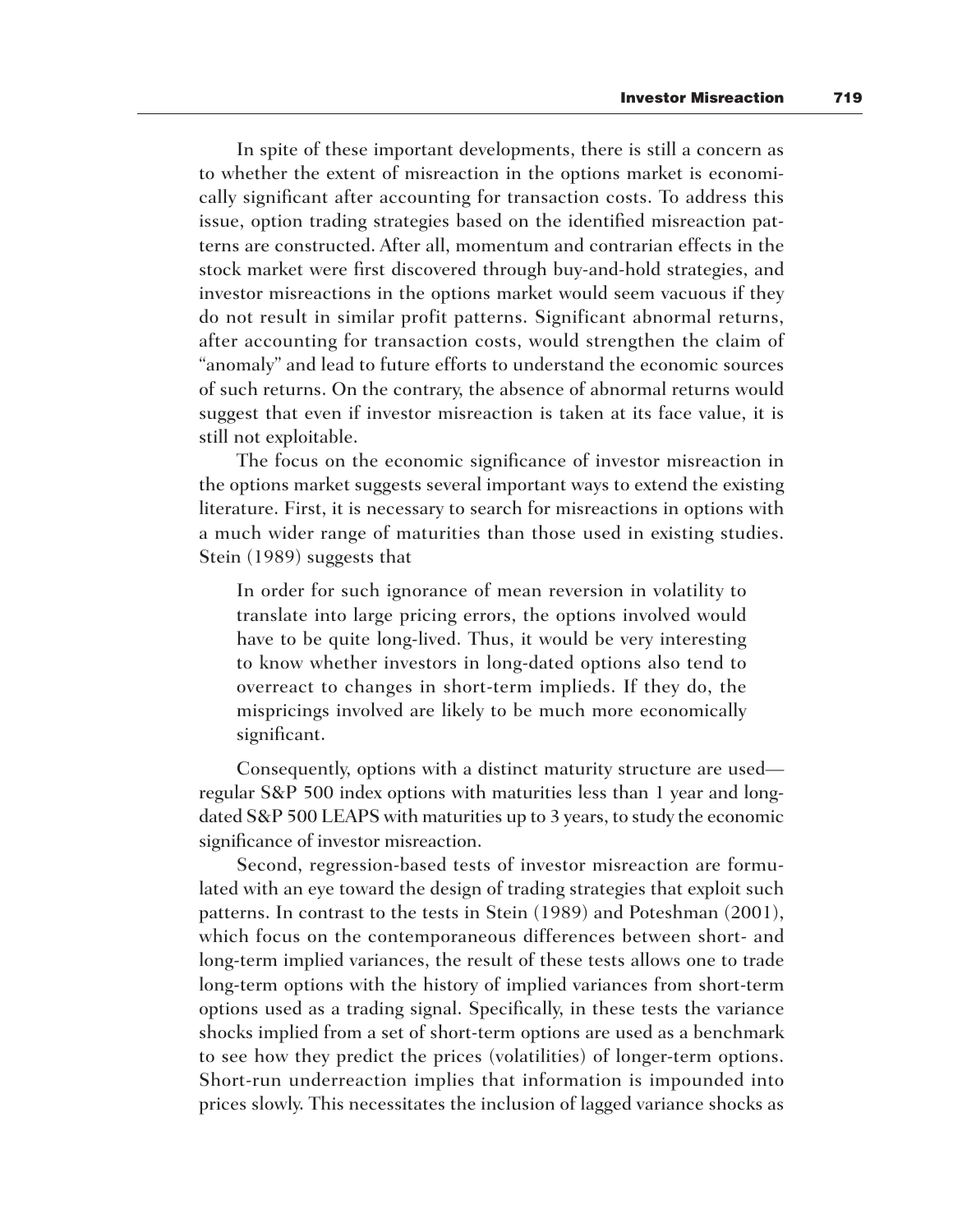explanatory variables, which would then tell us how fast new information is impounded into option prices. Separately, a sequence of daily variance shocks of the same sign tends to increase the response of longer-term option prices to a contemporaneous variance shock. This path-dependent effect, which may generate overreaction to persistent information, can only be captured through the use of carefully designed interaction terms in a regression. Because variance shocks occur daily in the options market, the observed data represent a constant interaction between underreaction and overreaction as new information develops and old information decays. A joint formulation is important because it takes into account the richness of this information structure and is necessary for properly identifying and trading on the two biases in the BSV model.

The regression tests yield two major results. First, it is found that both medium-term regular S&P 500 index options (those with maturities between 180 and 365 days) and long-term S&P 500 LEAPS (those with maturities greater than 365 days) underreact to short-term variance shocks. The evidence indicates that the effect of these shocks dissipates over the course of 3 days, lending support to the slow incorporation of new information into longer-term option prices. Second, the response of longer-term options to a contemporaneous short-term variance shock is found to increase in the extent of past similar shocks. Specifically, the strongest response appears when there is a string of four consecutive variance shocks (the contemporaneous shock included), all of which have the same sign. Although this indicates increasing misreaction, the evidence for eventual overreaction is rather weak and does not survive robustness checks.

Two momentum-type trading rules in the S&P 500 index options markets are studied—one based on all signals and the other on strong signals. Specifically, a long (short) position in the longer-term option portfolio is entered into each day (1) when the unexpected change in the short-term variance is positive (negative), or (2) when the relative unexpected change in the short-term variance is sufficiently positive (negative). The position is liquidated the next day and the daily average return is used to assess the profitability of these trading strategies. Several option portfolios are considered, including ones that consist of all long-term LEAPS, only in-the-money, at-the-money, or out-of-themoney LEAPS. A similar test is implemented with the use of mediumterm S&P 500 index options. For each trading rule, both unhedged and delta-hedged option portfolios are examined. Overall, the findings can be summarized as follows.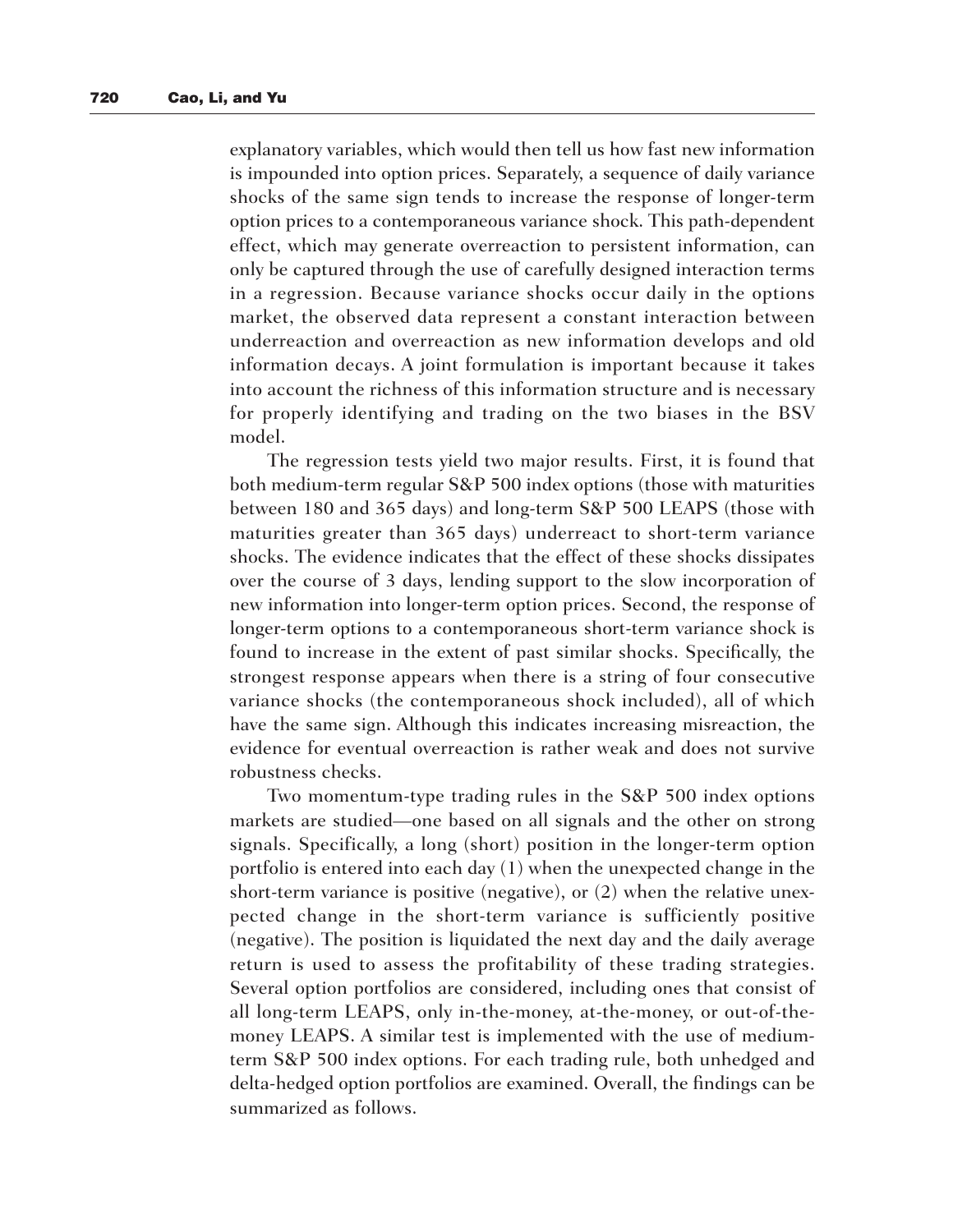Trading rules that exploit investor underreaction lead to positive abnormal returns between 1 and 3% per day if long-term LEAPS are traded. The trading profits are statistically and economically significant trading costs are taken into account. The abnormal returns are the largest if out-of-the-money LEAPS are traded. Next, a qualitatively similar conclusion can be drawn when medium-term index options are used instead of long-term LEAPS. Last, the robustness of the trading results is considered with different trading signals, extended holding periods, more complex versions of the stochastic variance model, and different regression tests for misreaction. The results remain qualitatively the same.

Although these results are consistent with the predictions of the BSV model, trading mechanisms based on investor underreaction in the index options market are unable to generate an excess return that outperforms rule-of-thumb measures of option market transaction costs. The momentum-style strategy based on the finding of initial underreaction yields a highly significant average excess return on the order of 1–3% per day. This is, nevertheless, dwarfed by bid–ask spreads that could easily be as much as 5% of the option price even for the most liquid contracts.

It should be emphasized that this lack of economic significance is limited to investor misreaction in the index options market. It is possible that this conclusion does not extend to similar trading strategies implemented in other markets. However, even for the stock market, where bid–ask spreads are much lower, whether momentum profits can survive transaction costs is still widely debated. For example, Lesmond, Schill, and Zhou (2003) find that most of the momentum profits come from trading stocks with disproportionately large transaction costs (which include bid–ask spreads, commissions, price impact of trades, short sale costs, etc.). Korajczyk and Sadka (2004) estimate the price impact of trades and find the largest momentum fund size before trading profits disappear to be around \$5 billion. Although the quantitative results may differ across markets, it appears that the economic significance of market anomalies is a universal concern.

The rest of the article is organized as follows. First regression-based tests for investor misreactions are formulated. This is followed by a description of the options data and the estimation method for the instantaneous variances. A detailed analysis of investor misreaction based on the regression results is next presented, followed by an examination of the profitability of trading strategies that exploit quantitative findings in the preceding sections. Concluding remarks are then offered.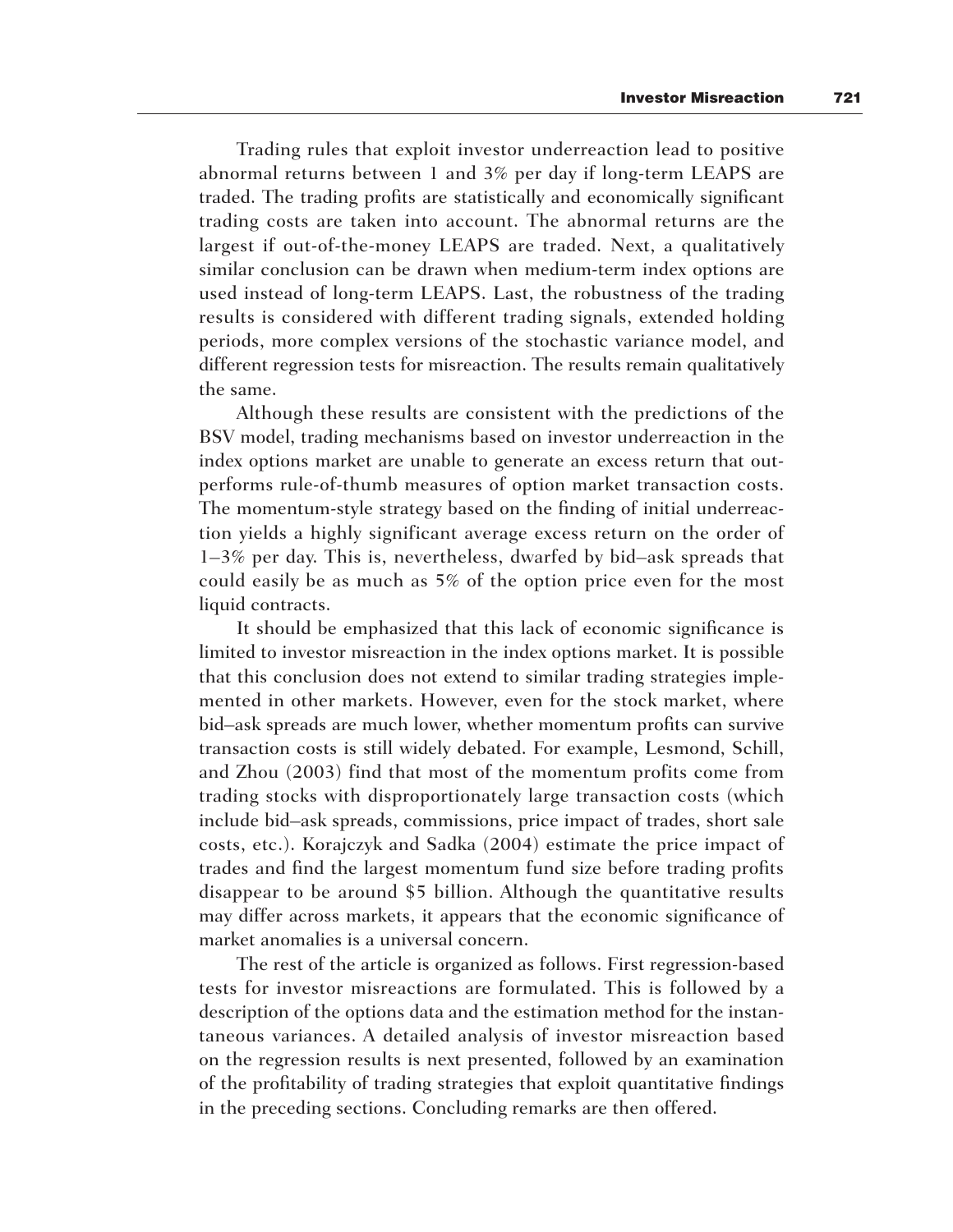# **TESTS FOR INVESTOR MISREACTION IN THE OPTIONS MARKET**

This section concentrates on the formulation of regression-based tests used to examine initial underreaction, eventual overreaction and the process through which the transition takes place. For simplicity, assume that there are two daily time series of instantaneous variances, one inferred from short-term options,  $V_t^S$ , the other from long-term options,  $V_t^L$ . Given any option pricing model, the unexpected daily change in variance is defined as  $\Delta V_t^{\rm S,unexpected}$  and  $\Delta V_t^{\rm L,unexpected},$  respectively for the short-term and the long-term series.

Assume that the instantaneous variances follow the stochastic volatility (SV) model of Heston (1993):

$$
dV_t^i = (\theta_V^* - \kappa_V^* V_t^i) dt + \sigma_V^* \sqrt{V_t^i} dW_t, \quad i = S, L
$$
 (1)

where  $\kappa^*_V$ ,  $\theta^*_V/\kappa^*_V$ , and  $\sigma^*_V$  are the speed of adjustment, long-run mean and variation coefficient of the volatility  $V_t$ .  $W_t$  is a standard Brownian motion under the physical measure, and the superscript *i* denotes short (S) or long (L) term options. The unexpected change in variance over time period  $\tau$  is given by

$$
\Delta V_t^{i,\text{unexpected}} = (V_t^i - V_{t-1}^i) - \left(\frac{\theta_V^*}{\kappa_V^*} - V_{t-1}^i\right)(1 - e^{-\kappa_V^* \tau}), \quad i = S, L \quad (2)
$$

If the Heston model correctly describes the true volatility process, then  $V_t^S = V_t^L$  and  $\Delta V_t^{S, \text{unexpected}} = \Delta V_t^{L, \text{unexpected}}$ .

Investor misreaction leads to a departure from these equalities. In this article, *misreaction* is taken to mean investors under- or overadjust long-term option volatility in response to a change in short-term option volatility. There are several reasons for using short-term options as the benchmark, or the source of information. First, short-term options have the highest volume and the best liquidity among all options, and sophisticated traders often use information extracted from short-term options to price medium- and long-term options. This suggests a special information role for short-term options. Second, it is common in the existing literature on the information content of implied volatilities to extract true volatility estimates from short-term options. The choice of short-term options as the source of information would be consistent with this practice. Finally, in results not presented here, the variances implied from long-term and medium-term options contain roughly the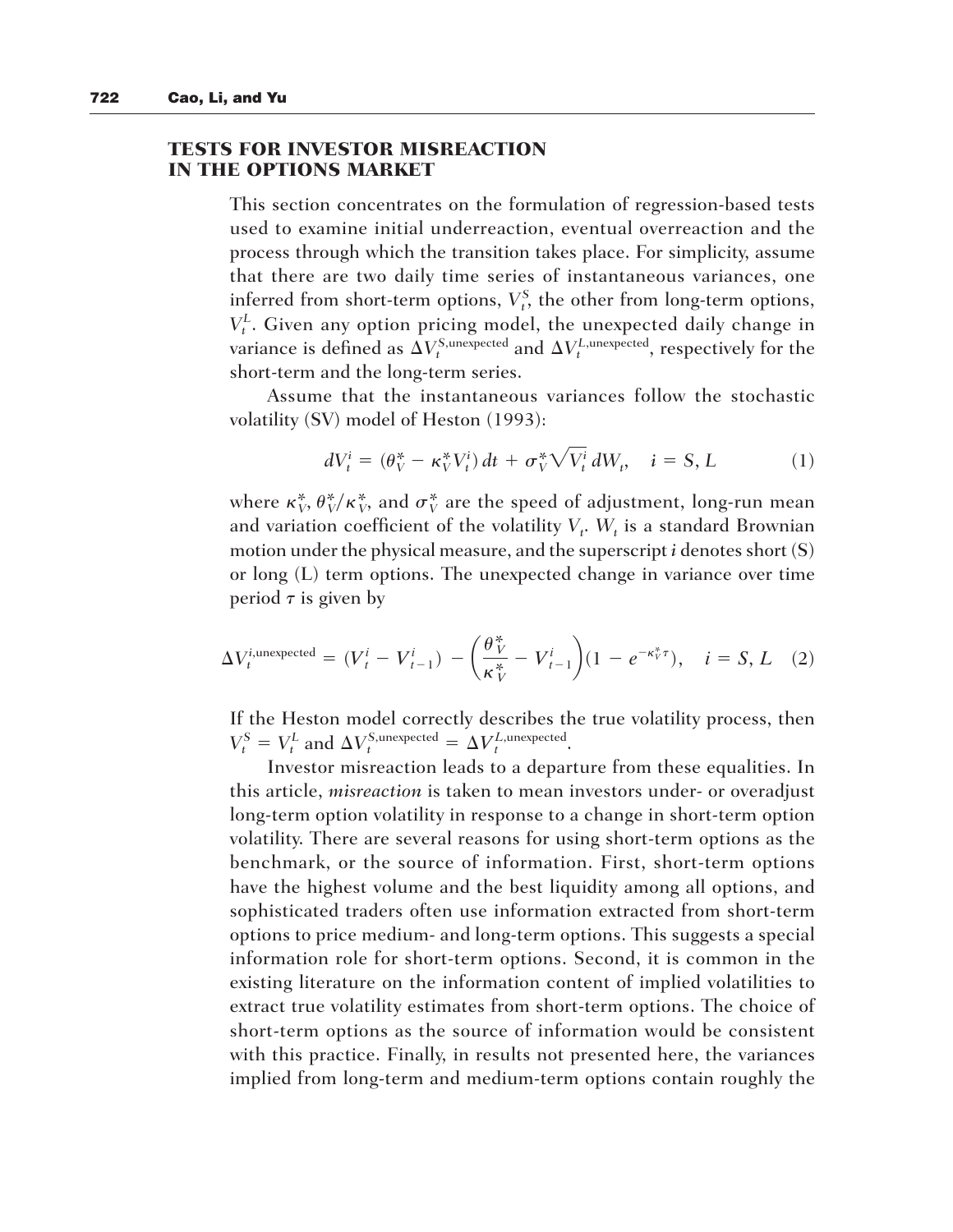same information (with a correlation coefficient close to 90%). The information contained in short-term options, however, is rather distinctive.

One of the possible misreactions is an underreaction of  $V_t^L$  to new information contained in the benchmark  $V_t^S$ . This phenomenon would be consistent with the conservatism bias in the BSV model and the empirically observed return continuation after an earnings announcement. As this implies that new information is slowly incorporated into prices, a regression-based test can be formulated as

$$
\Delta V_t^{L,\text{unexpected}} = \alpha + \sum_{k=0}^{K} \beta_k \Delta V_{t-k}^{S,\text{unexpected}} + \varepsilon_t \tag{3}
$$

where  $K$  is a predetermined number. Specifically,  $\beta_k$  measures the effect of a variance shock that occurred *k* days ago, or alternatively, the effect of a current variance shock *k* days into the future. Underreaction and the subsequent catching up is confirmed when the leading term  $\beta_0 < 1$  and  $\beta_k > 0$  for  $k \geq 1$ .

The purpose of this test is to shed light on the question of how fast new information is fully incorporated into prices. The understanding of this question is of critical importance to the design of trading strategies that seek to earn abnormal returns by exploiting momentum effects. For instance, in the stock market it is known that return continuation typically lasts from 3–12 months. This test would yield insight into the same question for the options market. For that one can simply look for the largest number *n* for which the estimate of  $\beta_n$  is statistically significant. This provides an upper bound on the length of return continuation in the options market.

Another ingredient of the BSV model is the representativeness bias, which suggests that option investors would overreact to the current variance shock when it is preceded by a string of similar shocks. *Similar shocks* is interpreted to mean unexpected changes in variance that are of the *same sign*. Assuming that representativeness bias is the cause of investor overreaction, its impact is likely to be the greatest when investors face a long sequence of consecutive daily variance shocks of the same sign. A test for the representativeness bias can then be formulated as follows:

$$
\Delta V_t^{L,\text{unexpected}} = \alpha + \sum_{m=0}^{M} \gamma_m 1_{\{\omega \in A_{m,l}\}} \Delta V_t^{S,\text{unexpected}} + \varepsilon_t \tag{4}
$$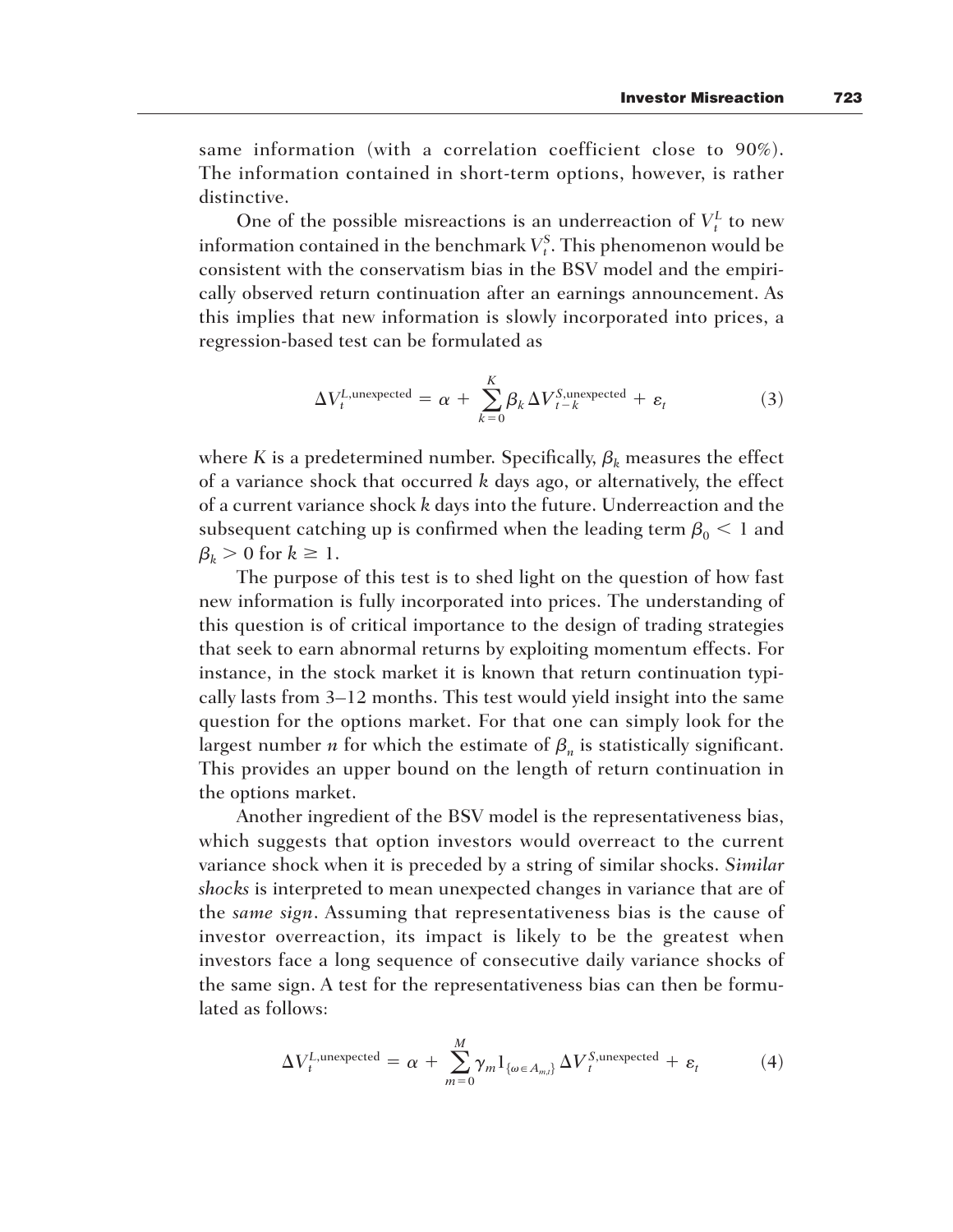where  $M$  is a predetermined number. Here  $\omega$  represents the state of the world and

$$
A_{m,t} = \begin{cases} \Delta V_t^{S,\text{unexpected}}, \Delta V_{t-1}^{S,\text{unexpected}}, \dots, \Delta V_{t-m}^{S,\text{unexpected}} \text{ are all of the same sign} \\ \text{and } \Delta V_{t-m-1}^{S,\text{unexpected}} \text{ has a different sign} \end{cases}
$$
  
and  

$$
1 \le m \le M - 1 \quad (5)
$$

(6)  $A_{M,t} = \{\Delta V_t^{S,\text{unexpected}},\Delta V_{t-1}^{S,\text{unexpected}},\dots,\Delta V_{t-M}^{S,\text{unexpected}} \text{ are all of the same sign}\}$ 

Two things are noted about these sets. First, they are exhaustive and also mutually exclusive. Second, the number  $m + 1$  can be simply interpreted as the length of the sequence of shocks with the same sign, going backward in time starting with the current shock. An easier way to understand these sets is to rewrite them in terms of the signs of the realized variance shocks (assuming that  $M = 3$ ):

$$
A_{0,t} = \{ + - \cdots, - + \cdots \}
$$
  
\n
$$
A_{1,t} = \{ + + - \cdots, - - + \cdots \}
$$
  
\n
$$
A_{2,t} = \{ + + + - \cdots, - - - + \cdots \}
$$
  
\n
$$
A_{3,t} = \{ + + + + \cdots, - - - - \cdots \}
$$
\n(7)

When this test is conducted, the existence of conservatism bias would suggest that  $\gamma_0 < 1,$  indicating an initial underreaction to new information when the preceding information is dissimilar. However, there may exist a smallest number *n* such that

$$
\gamma_n > 1 \tag{8}
$$

which would indicate that after *n* consecutive variance shocks of the same sign as the current shock, long-term options would start to overreact to new information. In fact, a sequence of  $\gamma_n$  that is increasing in  $n$  (which may or may not eventually exceed 1) can be interpreted as increasing misreaction to information in the framework of Poteshman (2001). This result, which may be insufficient by itself to generate overreaction to the cumulative effect of a sequence of similar shocks (see Stein, 1989), is nonetheless evidence supporting the price-formation process suggested by BSV.

Now combine Equations (3) and (4) into a single regression-based test of investor misreaction:

$$
\Delta V_t^{L,\text{unexpected}} = \alpha + \sum_{m=0}^{M} \gamma_m 1_{\{\omega \in A_{m,l}\}} \Delta V_t^{S,\text{unexpected}} + \sum_{k=1}^{K} \beta_k \Delta V_{t-k}^{S,\text{unexpected}} + \varepsilon_t \quad (9)
$$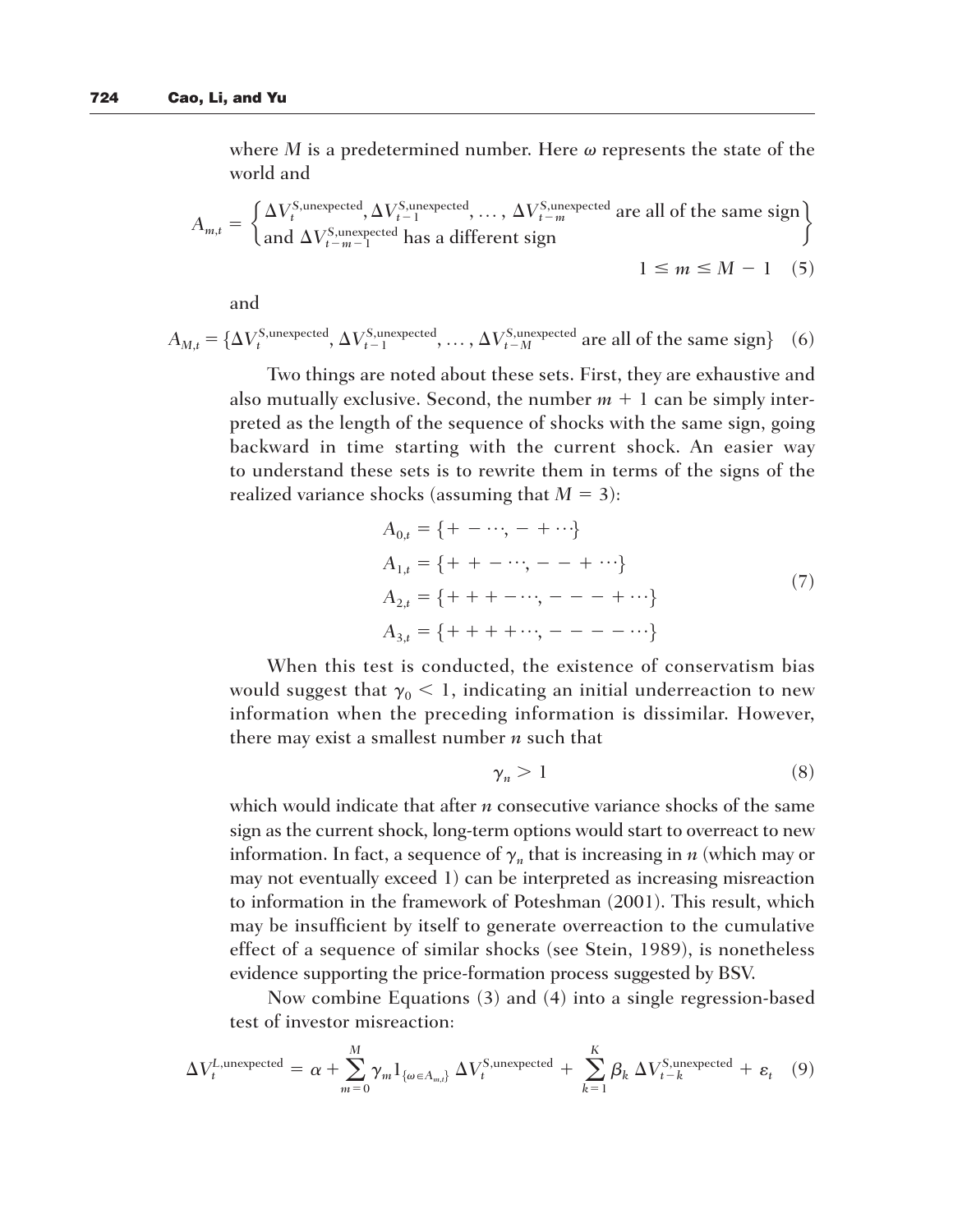The above equation captures both ingredients in the BSV model. First, investors underreact to new information and information is impounded into prices slowly. Second, investors overreact to new information when it is preceded by a sequence of similar information. These would generate testable hypotheses regarding the coefficients  $\beta_k$  and  $\gamma_m$  as outlined above. Such a joint formulation (with the included lag structure and indicator functions) is necessary because variance shock occurs daily in the options market and the time series of variance represents a constant interplay between investor underreaction and overreaction. For example, suppose that on a given day there is a positive variance shock followed by more positive shocks. The BSV theory predicts that investors will initially underreact but later overreact to new information. Because the overall variance process is mean reverting, a sequence of positive shocks is bound to be followed by negative shocks at some point. This turns investor overreaction to positive shocks into underreaction to negative shocks. As time goes on, this generates a mean-reverting process of investor sentiment.

Note that the formulation above can be generalized by including the effect of similar information from lagged variance shocks:

$$
\Delta V_t^{L,\text{unexpected}} = \alpha + \sum_{k=0}^K \left( \sum_{m=0}^M \gamma_{km} 1_{\{\omega \in A_{m,t-k}\}} \Delta V_{t-k}^{S,\text{unexpected}} \right) + \varepsilon_t \quad (10)
$$

If overreaction in long-term instantaneous variance is followed by a reversal to the correct level, a test based on the above equation would reveal negative coefficients  $\gamma_{km}$ , where  $k$  is some integer greater than or equal to 1 and *m* is an integer large enough for overreaction to occur according to previous tests such as that based on Equation (9). This would be valuable information for the design of a contrarian strategy. Finally, the asymmetric response across positive and negative shocks is studied with the use of

$$
\Delta V_t^{L,\text{unexpected}} = \alpha + \sum_{k=0}^K \left( \sum_{m=0}^M \gamma_{km}^+ 1_{\{\omega \in A_{m,t-k}\}} (\Delta V_{t-k}^{S,\text{unexpected}})^+ \right) - \sum_{k=0}^K \left( \sum_{m=0}^M \gamma_{km}^- 1_{\{\omega \in A_{m,t-k}\}} (\Delta V_{t-k}^{S,\text{unexpected}})^- \right) + \varepsilon_t \quad (11)
$$

where  $(\Delta V_{t-k}^{S, \mathrm{unexpected}})^+$  and  $(\Delta V_{t-k}^{S, \mathrm{unexpected}})^-$  are, respectively, the positive and negative part of the variance shock. These generalizations are pursued in a later section.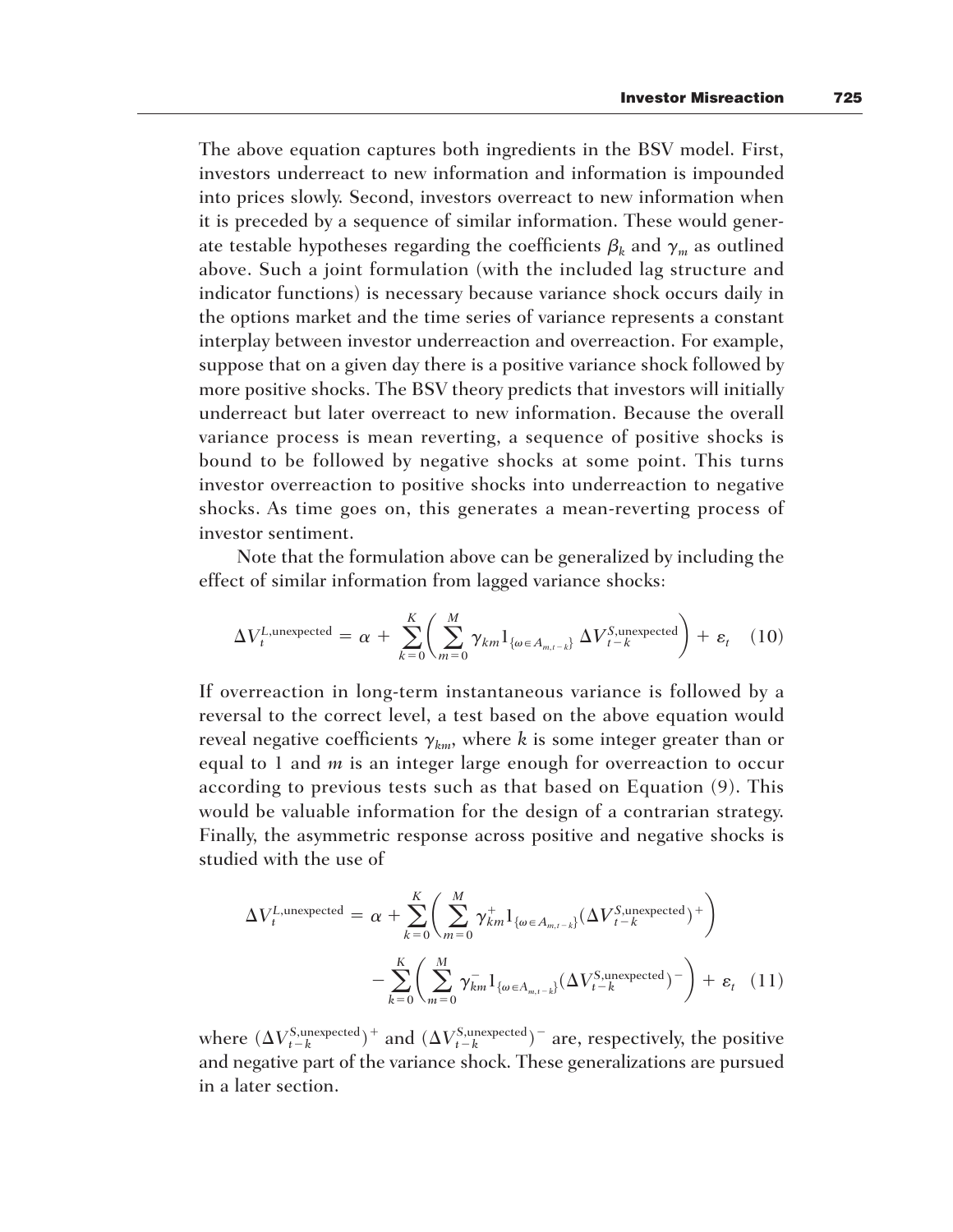# **ESTIMATION OF OPTION-IMPLIED VARIANCES**

#### **Data**

Two types of option contracts with distinctive maturity structures are studied. Both are written on the S&P 500 index: (1) regular S&P 500 index options with maturities up to 1 year at inception, and (2) S&P 500 long-term equity anticipation securities (LEAPS), which are long-dated options expiring approximately 2–3 years from the date of initial listing. Unlike regular S&P 500 index options, the underlying security of a LEAPS contract is  $1/10$ th of the S&P 500 index. Thus a LEAPS contract is one-tenth the size of a regular contract. Because of this difference, LEAPS are not convertible to regular S&P 500 contracts even when they have the same number of days to maturity (less than 1 year to expiration).

The sample period is from September 1, 1993 through August 31, 1994.<sup>2</sup> Bid and ask quotes were obtained from the Berkeley Options Database (BODB). For each contract on each trading day, the last reported bid–ask quote that occurred prior to 3 PM Central Standard Time is retained. The S&P 500 index value recorded in the BODB is the index level at the moment when the option bid–ask quote is recorded. Following a standard practice, the two Treasury-bill (or Treasury-note) rates straddling an option's expiration date are used to obtain the interest rate corresponding to the option's maturity. This is done for each contract and on each day.

Several filters are applied to the raw data. First, only puts are retained, because the trading volume of LEAPS is concentrated in put options. Among LEAPS contracts, long-term puts are particularly popular among investors and are actively traded. During the sample period, there are 10,363 (4,558) LEAPS put (call) bid–ask prices recorded in the BODB. In addition, 5,511 puts and 162 calls are actually traded, respectively. In the analysis, the midpoint between bid and ask prices as a representation of the true market value of a put is used. Quotes on options with less than 6 days to expiration are eliminated, to avoid possible expiration-related price effects. Finally, to minimize the impact of price discreteness, quotes with prices less than  $$3/8$  are excluded.

<sup>&</sup>lt;sup>2</sup>Prior to 1993, the trading volume of LEAPS is thin relative to that of regular S&P 500 index options. Furthermore, more recent intradaily options data from U.C. Berkeley and CBOE could not be obtained because of the Justice Department's investigation of collusion on the CBOE.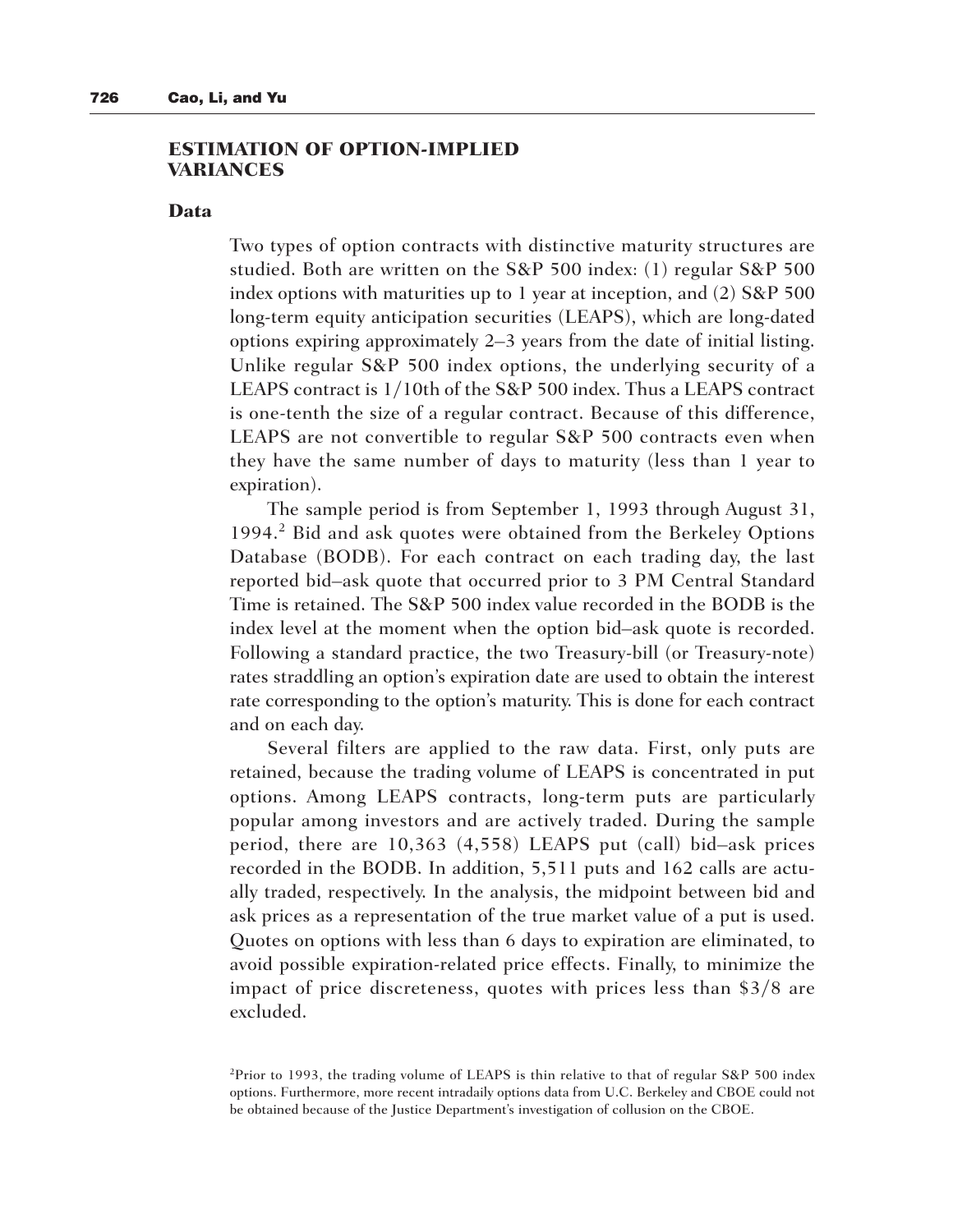The final sample contains 4,074 LEAPS (with time to expiration greater than 365 days) and 8,018 regular put quotes. The regular put-option sample is further divided into two time-to-expiration categories—those with maturity less than 60 days and those between 180 and 365 days. Let *T* be the days to expiration. A put option is said to be short term if  $T < 60$ , medium term if  $180 \le T < 365$ , and long-term if  $T \geq 365$ . There are 4,772, 3,246 and 4,074 short-, medium-, and longterm put quotes, respectively, in the sample. A put is said to be at-themoney (ATM) if  $0.97 \leq K/S \leq 1.03$ , out-of-the-money (OTM) if  $K/S \leq 0.97$ , and in-the-money (ITM) if  $K/S \geq 1.03$ , where *S* is the index level and *K* the strike price. The average price of a short-term ATM put is \$6.68, whereas the average price of a long-term ITM LEAPS put is \$36.57.

## **Estimation Method**

The tests for investor misreaction based on a sequence of instantaneous variances were formulated in the previous section. This raises the issues of model selection and volatility estimation. Across the vast literature of option pricing, models range from the simple Black-Scholes to sophisticated jump-diffusion stochastic volatility models. Even when there is a reasonable degree of confidence in a given model, there could still be many different estimation techniques to choose from.

The starting point of this analysis is the Heston (1993) stochastic volatility model, which represents the first-order improvement upon the Black-Scholes model as judged by the out-of-sample pricing and hedging performance. This is true for both regular S&P 500 index options and S&P LEAPS (see Bakshi, Cao, and Chen, 1997, 2000). This article uses the method of simulated moments (MSM) to estimate the structural parameters of the SV model. Compared to methods that imply out the structural parameters jointly with the instantaneous variances on a daily basis, this methodology is computationally more intensive, though superior, because it uses the time-series information contained in option prices in a way that is consistent with the model's assumptions. For completeness, a brief explanation of the option pricing framework as well as the MSM technique is included in Appendix A. The interpretation of structural parameters of the stochastic volatility model (e.g.,  $\kappa_{\rm\scriptscriptstyle V},\,\theta_{\rm\scriptscriptstyle V},\,\sigma_{\rm\scriptscriptstyle V},$ and  $\rho$ ) is also provided in the Appendix A.

The estimation provides the following structural parameters:  $\kappa_V = 1.1325, \ \theta_V = 0.0305, \ \sigma_V = 0.202, \ \rho = -0.249$ . As in Poteshman (2001), it is assumed that the market price of volatility risk parameter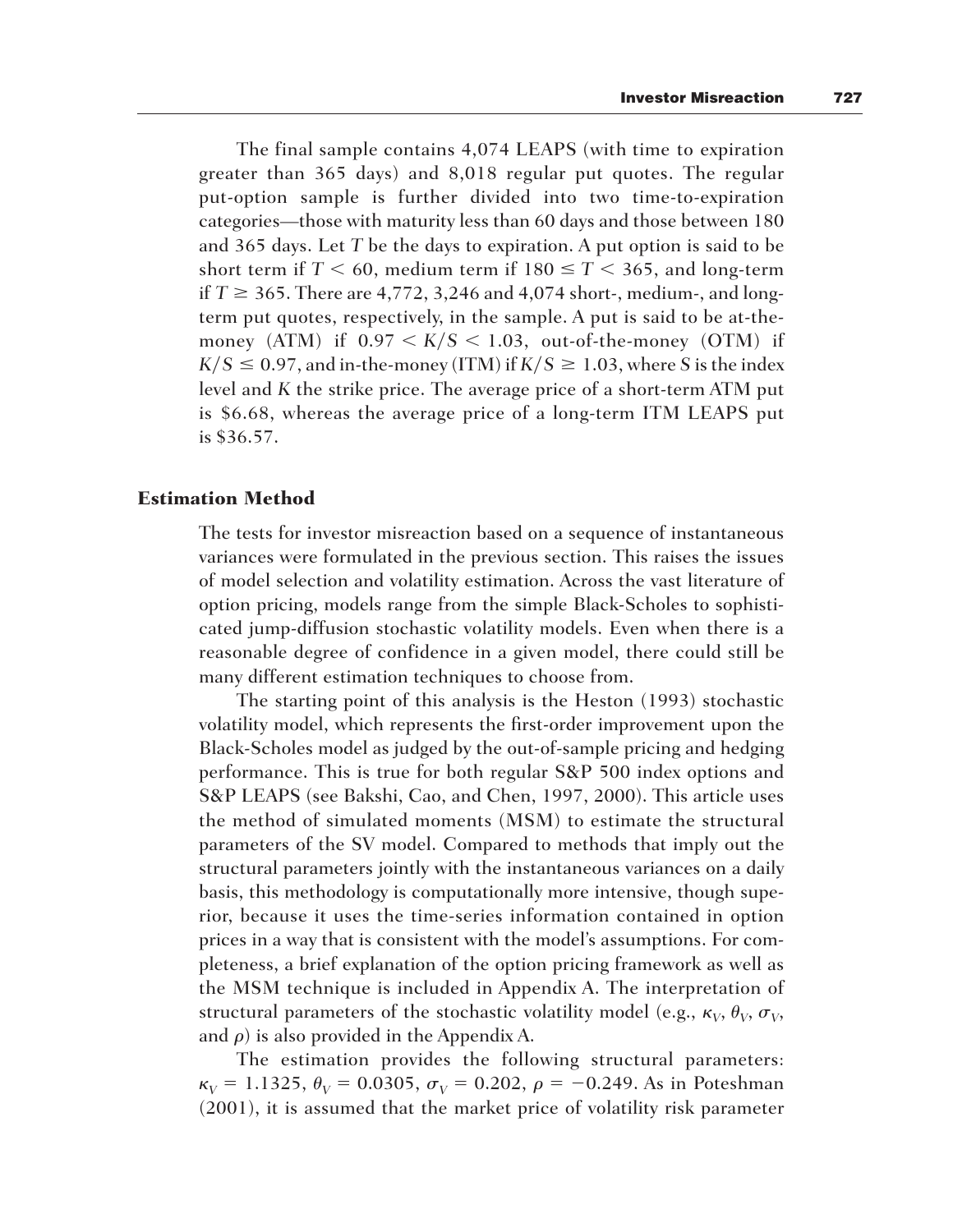$\lambda = -\kappa_V/2$ . As a result, the relevant structural parameters under the physical measure are:  $\kappa_V^* = 1.69875$  and  $\theta_V^* = 0.0305$  (see the Appendix). These parameters are used to compute the unexpected change in variance following Equation (2), using the instantaneous variances extracted with the procedure described later. It is noted that the choice of the volatility risk premium  $\lambda$  makes little difference for subsequent results. For example, experimentation with different values of volatility risk premia (e.g.,  $\lambda = -0.25\kappa_V$ ,  $\lambda = -0.50\kappa_V$ ,  $\lambda = -0.75\kappa_V$ , and  $\lambda = -1.0 \kappa_V$ ) showed that the conclusions were qualitatively similar. One reason for this result is that because unexpected changes are computed on a 1-day horizon when the estimated mean reversion half life is on the order of a year ( $\kappa_V = 1.1325 \text{ Yr}^{-1}$ ), the expected changes are virtually zero.

Assuming that structural parameter estimates have been obtained via the MSM estimation, the instantaneous variance  $V_t$  on any given day can be obtained with the use of all available put prices on that day. Specifically, let *N* be the total number of observed puts on day *t,*  $\hat{P}_n(t, \tau_n, K_n)$  and  $P_n(t, \tau_n, K_n; \Phi, V_t)$  be the observed and theoretical price of the  $n$ th put, respectively, and  $\Phi$  the collection of structural parameters. With the use of the MSM estimates of  $\Phi$  as input,  $V_t$  can be found by minimizing the sum of squared pricing errors:

$$
\min_{V_t} \sum_{n=1}^{N} (\hat{P}_n(t, \tau_n, K_n) - P_n(t, \tau_n, K_n; \Phi, V_t))^2
$$
 (12)

This procedure yields a time series of instantaneous variances based on all observed option prices. The same procedure can also be implemented using options from a given maturity category. This results in the time series of instantaneous variances implied from short-term, mediumterm, and long-term options, which are used in the formulation of the empirical tests in the previous section.

### **DO LEAPS INVESTORS MISREACT TO NEW INFORMATION?**

Although the focus of the article is the economic implication of investor misreaction in the S&P 500 LEAPS market, it is important to understand whether investors underreact or overreact to new information before examining profits from trading strategies that exploit investor misreaction. Furthermore, the design of trading strategies relies on how long the underreaction/overreaction (if any) persists. This section presents evidence of investor underreaction and overreaction by examining the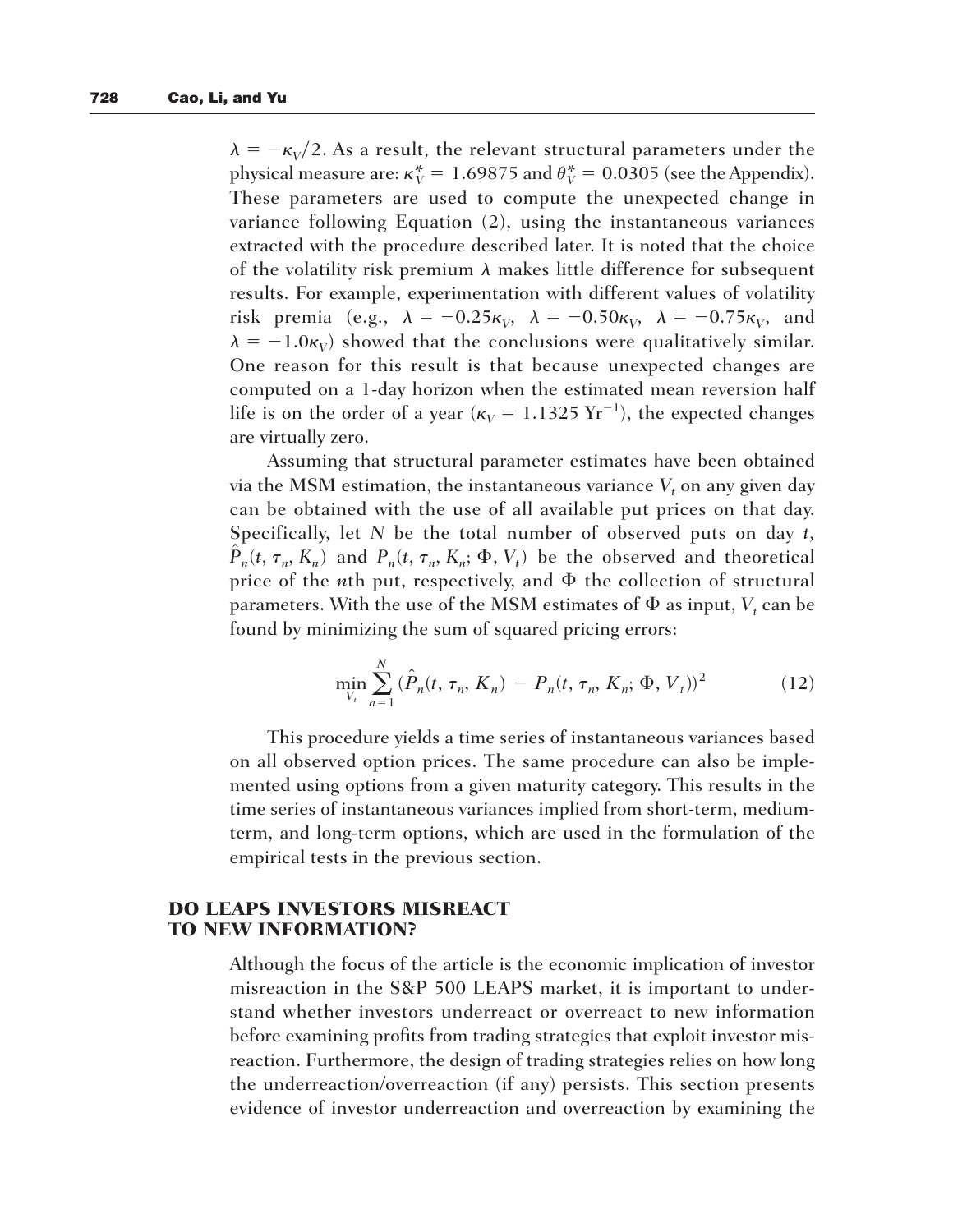







**FIGURE 1**

Difference between short-term and longer-term implied volatility. This figure plots the difference between long-term (medium-term) and short-term instantaneous volatility implied from the Heston stochastic volatility model for the sample period of September 1, 1993 to August 31, 1994.

relationship between unexpected changes in short- and longer-term instantaneous variances.

To appreciate the differential information contained in long-term (medium-term) and short-term options, Figure 1 plots the difference between long-term (medium-term) and short-term instantaneous volatilities estimated with the use of the Heston (1993) model. There are substantial differences between longer-term and short-term volatilities (as large as 6%), and the differences are consistently positive. On the other hand, the two plots are similar during most of the sample period, suggesting a high correlation between long- and medium-term volatilities.

Table I presents results of the regression test for investor underreaction. The test is based on Equation (3), where the daily unexpected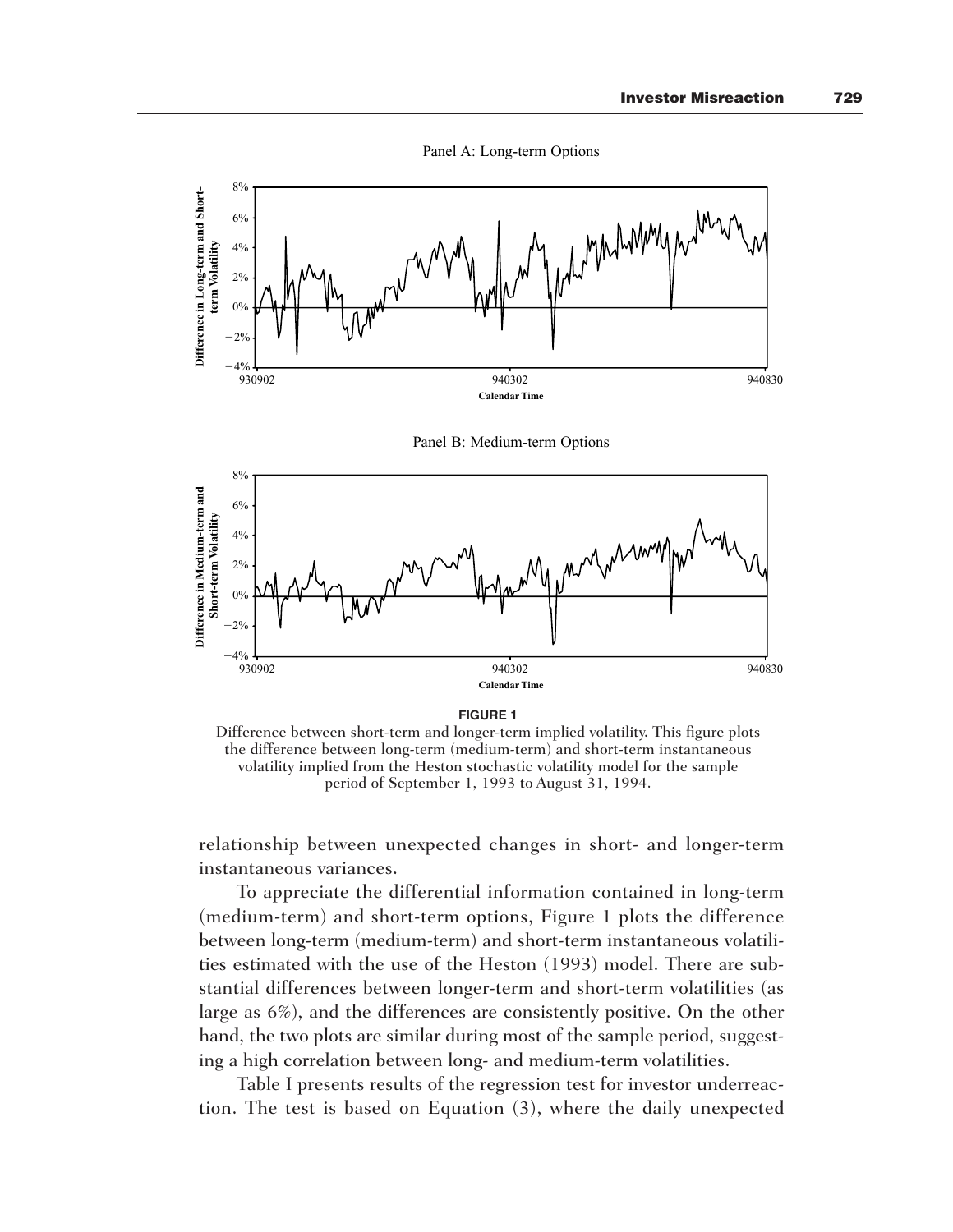| Parameters | Medium-term options   | Long-term options     |  |  |
|------------|-----------------------|-----------------------|--|--|
| $\alpha$   | 0.000<br>(0.14)       | 0.000<br>(0.30)       |  |  |
| $\beta_0$  | $0.186*$<br>(5.72)    | $0.271*$<br>(3.17)    |  |  |
| $\beta_1$  | $0.148*$<br>(4.45)    | $0.267*$<br>(3.04)    |  |  |
| $\beta_2$  | 0.032<br>(0.95)       | $-0.060$<br>$(-0.68)$ |  |  |
| $\beta_3$  | 0.014<br>(0.43)       | 0.122<br>(1.38)       |  |  |
| $\beta_4$  | $-0.022$<br>$(-0.67)$ | $-0.047$<br>$(-0.54)$ |  |  |
| $\beta_5$  | 0.028<br>(0.87)       | $-0.037$<br>$(-0.44)$ |  |  |
| $R^2$      | 0.159                 | 0.083                 |  |  |

| <b>TABLE I</b> |                                                            |
|----------------|------------------------------------------------------------|
|                | <b>Tests for Investor Underreaction to New Information</b> |

Note. Regression tests for investor underreaction to new information in the S&P 500 index options market. The regression results are based on the following equation:

$$
\Delta V_t^{\text{i,unexpected}} = \alpha + \sum_{k=0}^{5} \beta_k \, \Delta V_{t-k}^{\text{S,unexpected}} + \varepsilon_t, \quad i = M, L
$$

where  $\Delta V_t^{i,\text{unexpected}}$  is the daily unexpected change in instantaneous variance and the superscript *i* denotes short-term (S), medium-term (M), or long-term (L) options. The instantaneous variance is obtained from the Heston stochastic volatility model, which is estimated by the method of simulated moments. The sample period extends from September 1, 1993 to August 31, 1994. An option is said to be short term, medium term, or long term if it has less then 60 days, between 180 and 365 days, or longer than 365 days to expiration. t statistics are in parentheses.

\*Denotes significance at the 5% level.

change in long-term (or medium-term) instantaneous variance is regressed on the unexpected change in short-term instantaneous variance and its lags. The maximum lag, *K*, is chosen as 5 trading days. In the case of medium-term options, a contemporaneous short-term variance shock generates a 19% response in the unexpected change in medium-term instantaneous variance. In response to the first lag of short-term variance shock, the unexpected change in medium-term variance is 15%. Subsequent lagged short-term variance shocks have no significant impact on the unexpected change in medium-term instantaneous variance. The results are similar for long-term options. The coefficient of the contemporaneous short-term variance shock is 27%, and the coefficient of its first lag also 27%. This evidence is largely consistent with the slow incorporation of new information into medium-term and LEAPS option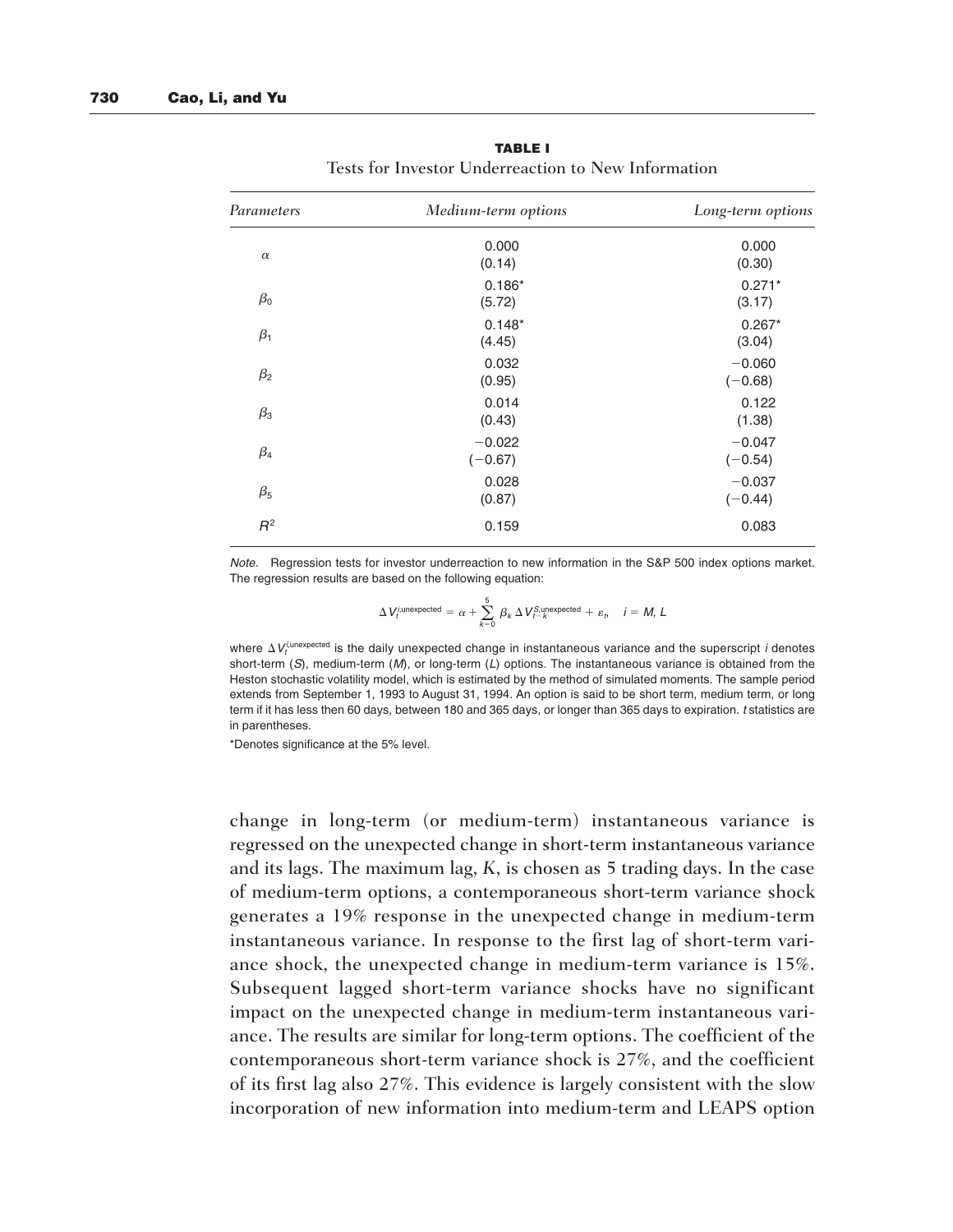prices and the presence of a conservatism bias. The effect of daily variance shocks decays completely by the third trading day.

The test for increasing misreaction is based on Equation (4), where the unexpected change in long-term (or medium-term) instantaneous variance is regressed on the unexpected change in short-term instantaneous variance multiplied by dummy variables. Each dummy variable  $1_{\{\omega \in A_{m,t}\}}$  indicates whether on day *t* the sequence of current and past short-term instantaneous variance shocks of the same sign has length  $m + 1$ . The coefficient is expected to increase with respect to  $m$  if the representativeness bias in the BSV model exists in the options market. To ensure that there are sufficient observations for each *m*, the maximum *m* is chosen as 3. The various scenarios of the sequence of short-term variance shocks are summarized in Equation (7).

Estimation and test results are reported in Table II. In general, the coefficient increases as *m* changes from 0 to 3, with the exception of  $\gamma_2$ . For medium-term options, the response of instantaneous variance to the

| Parameters | Medium-term options | Long-term options     |  |  |
|------------|---------------------|-----------------------|--|--|
| $\alpha$   | 0.000<br>$(-0.09)$  | 0.000<br>(0.30)       |  |  |
| $\gamma_0$ | 0.054<br>(1.23)     | 0.091<br>(0.80)       |  |  |
| $\gamma_1$ | $0.270*$<br>(5.10)  | $0.400*$<br>(2.91)    |  |  |
| $\gamma_2$ | 0.136<br>(1.19)     | $-0.291$<br>$(-0.98)$ |  |  |
| $\gamma_3$ | $0.452*$<br>(3.33)  | $1.244*$<br>(3.53)    |  |  |
| $R^2$      | 0.140               | 0.084                 |  |  |

**TABLE II** Tests for Increasing Investor Misreaction to a Series of Similar Information

Note. Regression tests for increasing investor misreaction to new information in the S&P 500 index options market. The regression results are based on the following equation:

$$
\Delta V_t^{i,\text{unexpected}} = \alpha + \sum_{m=0}^{3} \gamma_m \mathbf{1}_{\{\omega \in A_{m,t}\}} \Delta V_t^{S,\text{unexpected}} + \varepsilon_t, \quad i = M, L
$$

where  $\Delta V_t^{\text{iunexpected}}$  is the daily unexpected change in instantaneous variance and the superscript i denotes short-term (S), medium-term (M), or long-term (L) options. The sets  $A_{m,t}$  are exhaustive and mutually exclusive and describe the property of the sequence of past variance shocks (current shock  $\Delta V_t^{\text{S},\text{unexpected}}$  inclusive). Specifically,  $\omega \in A_{m,t}$  if the sequence of past variance shocks with the same sign is of length  $m+1$  ( $\omega \in A_{3,t}$  if the length is 4 or longer). The instantaneous variance is obtained from the Heston stochastic volatility model, which is estimated by the method of simulated moments. The sample period extends from September 1, 1993 to August 31, 1994. An option is said to be short term, medium term, or long term if it has less then 60 days, between 180 and 365 days, or longer than 365 days to expiration. t statistics are in parentheses.

\*Denotes significance at the 5% level.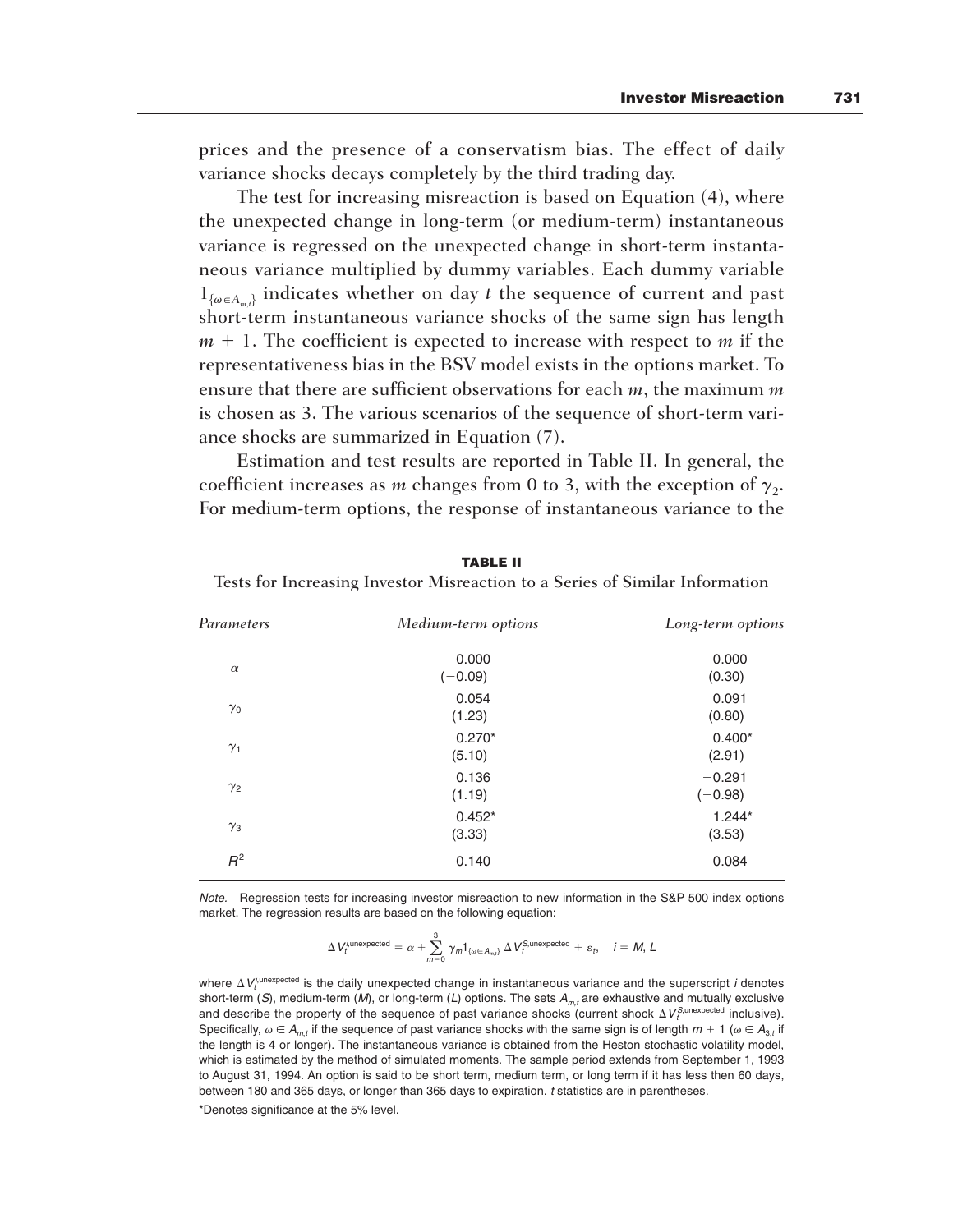concurrent shock in short-term instantaneous variance is only 5% and insignificant when the current shock and the preceding shock are of opposite sign. However, the coefficient increases to 27% when the preceding shock is of the same sign, and 45% when the preceding shocks over a 3-day period are of the same sign as the current shock. These coefficient estimates are highly significant, with *p* values less than 0.01. This result can be construed as strong evidence of increasing misreaction to new information. For long-term options, supporting evidence is found that the initial underreaction eventually becomes overreaction. For instance, the coefficients  $\gamma_0$  and  $\gamma_1$  are 9 and 40%, respectively. As the number of consecutive daily shocks with the same sign increases to four or more, the coefficient of the unexpected change in short-term instantaneous variance grows to 124%, which is close to one standard deviation greater than 1. Therefore, overreaction to a current shock does occur after investors observe a sufficiently long series of shocks in the same direction. It is worthwhile to point out that increasing misreaction is path dependent. Depending on the signs of subsequent variance shocks, an initial underreaction can change to overreaction.

The preceding evidence indicates that long-term option investors underreact to new information as measured by the unexpected change in short-term instantaneous variance. Yet the evidence also suggests that there is an increasing misreaction. To enrich the understanding of misreaction, a joint test of both underreaction and increasing misreaction is performed. The test is based on Equation (9), where the unexpected change in longterm (or medium-term) instantaneous variance is regressed on lagged unexpected changes in short-term instantaneous variance, and the unexpected change in short-term instantaneous variance is multiplied by dummy variables described in Table II. The results reported in Table III showthat, after investor underreaction is controlled for, the effect of increasing misreaction remains significant. Take long-term options as an example. The coefficient  $\gamma_1$  is 33% and significantly less than 1, indicating initial underreaction, whereas the coefficient  $\gamma_3$  is 105%, indicating marginal overreaction when four consecutive shocks of the same sign are observed.

An additional test is performed to examine the persistence of the effect of a string of similar variance shocks.<sup>3</sup> The test is based on

<sup>3</sup> With results not shown here, a further test based on Equation (11) was conducted to examine asymmetric underreaction and increasing misreaction to positive and negative variance shocks. Lee and Swaminathan (2000) provide evidence that firm-specific bad news is incorporated into stock prices more slowly than good news, a result consistent with Hong et al. (2000). However, asymmetries are not found in the index options market.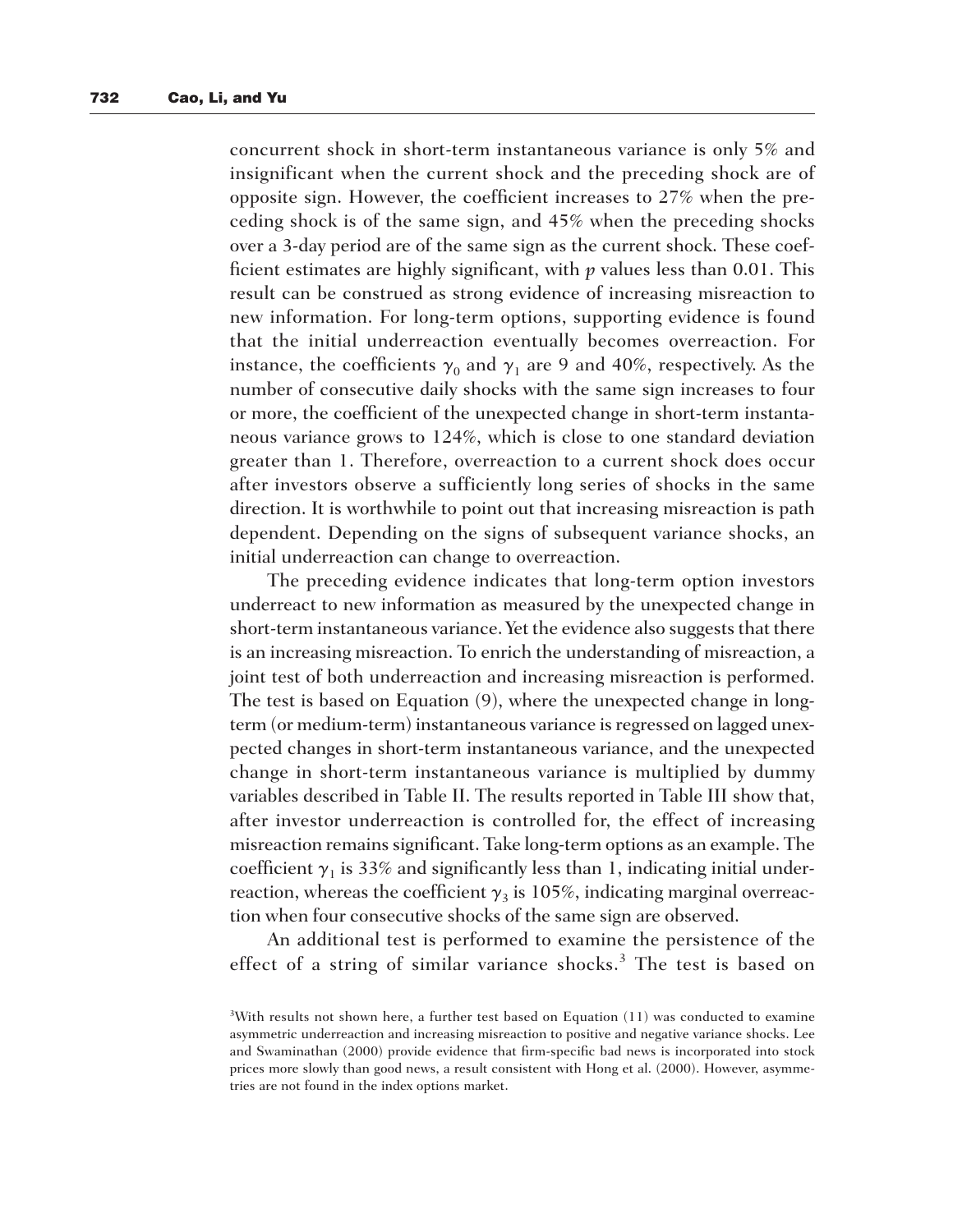| Parameters | Medium-term options | Long-term options     |  |  |
|------------|---------------------|-----------------------|--|--|
|            |                     |                       |  |  |
| $\alpha$   | 0.000<br>(0.09)     | 0.000<br>(0.48)       |  |  |
| $\gamma_0$ | $0.134*$<br>(2.57)  | $0.292*$<br>(2.15)    |  |  |
| $\gamma_1$ | $0.241*$<br>(4.51)  | $0.326*$<br>(2.35)    |  |  |
| $\gamma_2$ | 0.069<br>(0.60)     | $-0.459$<br>$(-1.53)$ |  |  |
| $\gamma_3$ | $0.375*$<br>(2.75)  | $1.052*$<br>(2.97)    |  |  |
| $\beta_1$  | $0.111*$<br>(2.83)  | $0.278*$<br>(2.73)    |  |  |
| $R^2$      | 0.168               | 0.112                 |  |  |

| <b>TABLE III</b> |                                                          |
|------------------|----------------------------------------------------------|
|                  | Joint Tests for Underreaction and Increasing Misreaction |

Note. Joint regression tests for investor underreaction and increasing misreaction in the S&P 500 index options market. The regression results are based on the following equation:

$$
\Delta V_t^{\text{inunexpected}} = \alpha + \sum_{m=0}^{3} \gamma_m \mathbf{1}_{\{\omega \in A_{m} \}} \Delta V_t^{\text{S,unexpected}} + \beta_1 \Delta_{t-1}^{\text{S,unexpected}} + \varepsilon_b \quad i = M, L
$$

where  $\Delta V_t^{\text{iunexpected}}$  is the daily unexpected change in instantaneous variance and the superscript i denotes short-term (S), medium-term (M), or long-term (L) options. The sets  $A_{m,t}$  are exhaustive and mutually exclusive and describe the property of the sequence of past variance shocks (current shock  $\Delta V_t^{\text{S},\text{unexpected}}$  inclusive). Specifically,  $\omega \in A_{m,t}$  if the sequence of past variance shocks with the same sign is of length  $m+1$  ( $\omega \in A_{3,t}$ if the length is 4 or longer). The instantaneous variance is obtained from the Heston stochastic volatility model, which is estimated by the method of simulated moments. The sample period extends from September 1, 1993 to August 31, 1994. An option is said to be short term, medium term, or long term if it has less then 60 days, between 180 and 365 days, or longer than 365 days to expiration. t statistics are in parentheses.

\*Denotes significance at the 5% level.

Equation (10), and the explanatory variables are current and lagged unexpected change in short-term instantaneous variances multiplied by dummy variables described in Table II. It is clear from Table IV that the effect of a string of similar shocks is largely dissipated by the next day, and entirely gone by the third trading day. Notably, no negative  $\gamma_{_{km}}$ coefficients with  $k \geq 1$  that would indicate a reversal in the level of long-term implied variances are found. An implication of this result is that increasing misreaction/overreaction cannot be exploited by trading strategies that buy and hold long-term options for just a few trading days.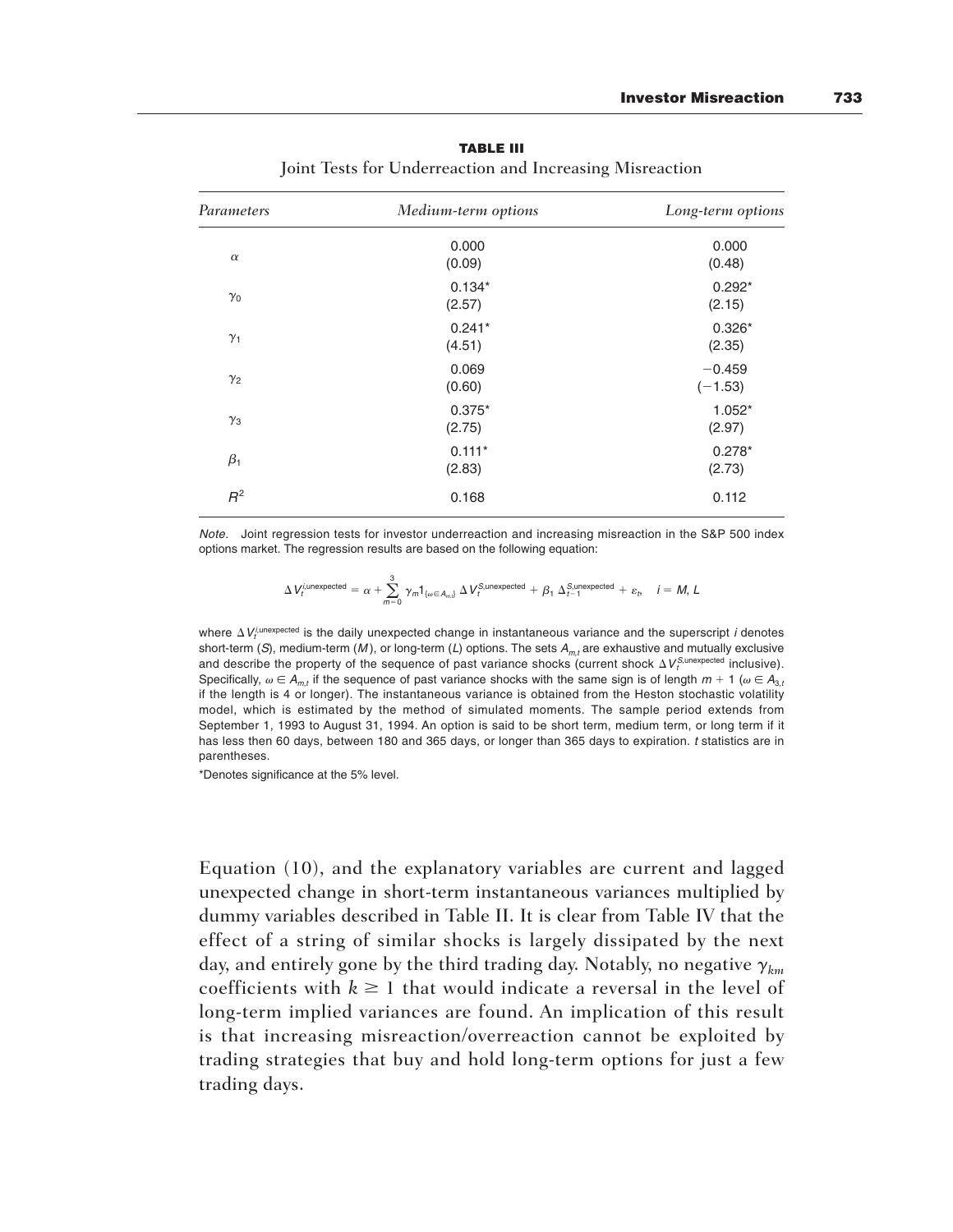|               | oo<br>$\mathbf{I}$          |                   |  |  |
|---------------|-----------------------------|-------------------|--|--|
| Parameters    | Medium-term options         | Long-term options |  |  |
| $\alpha$      | $0.000(-0.01)$              | 0.000(0.24)       |  |  |
| $\gamma_{00}$ | $0.121(2.04)^*$             | 0.189(1.23)       |  |  |
| $\gamma_{01}$ | $0.235(4.36)^{*}$           | $0.296(2.12)^{*}$ |  |  |
| $\gamma_{02}$ | 0.088(0.70)                 | $-0.184(-0.56)$   |  |  |
| $\gamma_{03}$ | 0.254(1.63)                 | 0.501(1.24)       |  |  |
| $\gamma_{10}$ | $0.230(3.87)^{*}$           | 0.297(1.93)       |  |  |
| $\gamma_{11}$ | 0.006(0.09)                 | 0.057(0.34)       |  |  |
| $\gamma_{12}$ | 0.206(1.53)                 | $1.102(3.15)^{*}$ |  |  |
| $\gamma_{13}$ | 0.003(0.02)                 | 0.338(0.82)       |  |  |
| $\gamma_{20}$ | 0.044(0.89)                 | $-0.142(-1.11)$   |  |  |
| $\gamma_{21}$ | $0.162$ (2.46) <sup>*</sup> | 0.184(1.08)       |  |  |
| $\gamma_{22}$ | 0.134(0.97)                 | $-0.561(-1.57)$   |  |  |
| $\gamma_{23}$ | $-0.058(-0.40)$             | $-0.293(-0.79)$   |  |  |
| $R^2$         | 0.217                       | 0.173             |  |  |

**TABLE IV** Tests for the Effect of a Lagged Sequence of Similar Variance Shocks

Note. Regression tests for the effect of a lagged sequence of similar variance shocks in the S&P 500 index options market. The regressions are based on the following equation:

$$
\Delta V_t^{i,\text{unexpected}} = \alpha + \sum_{k=0}^2 \left( \sum_{m=0}^3 \gamma_{km} \mathbf{1}_{\{\omega \in A_{m,t-k}\}} \Delta V_{t-k}^{S,\text{unexpected}} \right) + \varepsilon_b \quad i = M, L
$$

where  $\Delta V_t^{\text{iunexpected}}$  is the daily unexpected change in instantaneous variance and the superscript *i* denotes short-term (*S*), medium-term (*M*), or long-term (*L*) options. The sets  $\pmb{A}_{m.t-K}$  are exhaustive and mutually exclusive and describe the property of the sequence of past variance shocks (counting backward from the kth lagged shock  $\Delta V_{t-k}^{\text{Supapected}}.$  Specifically,  $\omega\in A_{m,t}$  if the sequence of past variance shocks with the same sign is of length  $m+1$  ( $\omega\in A_{3,t-k}$  if the length is 4 or longer). The instantaneous variance is obtained from the Heston stochastic volatility model, which is estimated by the method of simulated moments. The sample period extends from September 1, 1993 to August 31, 1994. An option is said to be short term, medium term, or long term if it has less then 60 days, between 180 and 365 days, or longer than 365 days to expiration. *t* statistics are in parentheses.

\*Denotes significance at the 5% level.

# **IS THERE MONEY TO BE MADE BY EXPLOITING INVESTOR MISREACTION?**

In light of the investor misreaction documented by Stein (1989), Poteshman (2001) and this article, an important question that remains unanswered is whether misreaction leads to practical and profitable trading strategies.<sup>4</sup> The answer to this question will provide an economic measure of the size of investor misreaction. As Stein (1989) points out,

<sup>&</sup>lt;sup>4</sup>In addition to the two articles mentioned above, Poteshman and Serbin (2003) show that customers of discount brokers often exercise stock options suboptimally, and institutional investors do not exhibit this behavior. Poteshman and Mahani (2004) find that unsophisticated investors load up on growth stocks using options prior to earnings announcements, even though growth stocks underform value stocks at such times.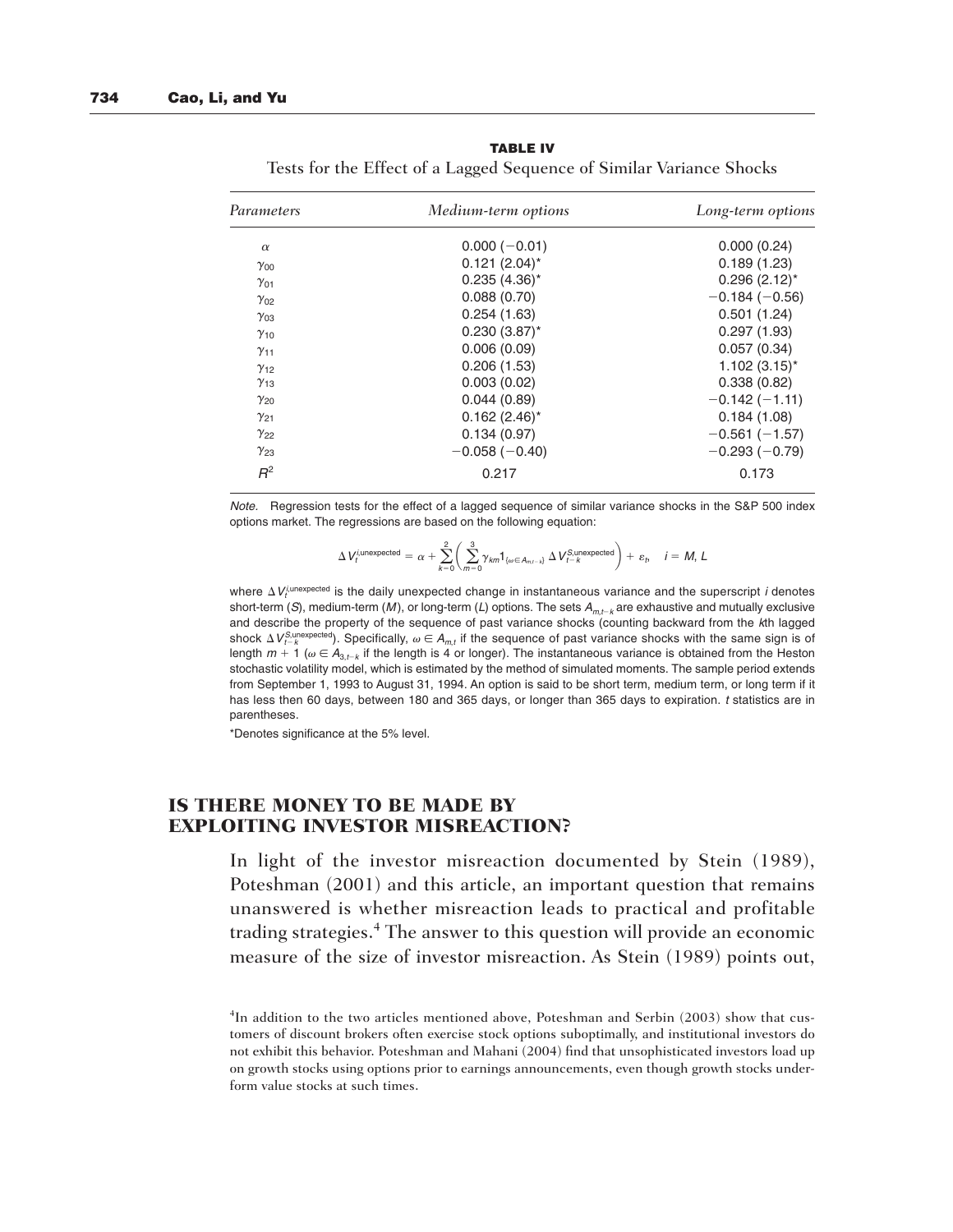long-lived options are ideal contracts to examine the economic significance of investor misreaction. The preceding analysis suggests that one trading strategy that can be implemented is a momentum-type strategy, which is based on the intuition that long-term option investors underreact to new information, and that new information is incorporated only slowly. Although a statistically significant relationship between  $\Delta V_t^{\text{L,unexpected}}$  and  $\Delta V_t^{\text{S,unexpected}}$  is found, this relation cannot be exploited, because when forming positions at time  $t - 1$ , one only have access to the information available at that time. As a result, one can only utilize investor misreactions that persist for at least another trading day. Although investor underreaction qualifies because it lasts for 2 days, overreaction must be ruled out, because Table IV shows no perceptible pattern of reversal following a recent overreaction. Here trading strategies are formulated, returns from various strategies are examined.

### **Short-Term Momentum Strategies**

Momentum-type trading strategies based on instantaneous variances implied from short-term options are considered. For simplicity LEAPS are used to illustrate the implementation. Specifically, on each trading day *t*, the sign of the unexpected change in short-term instantaneous variance,  $\Delta V_t^{\rm S,unexpected}$ , is examined. A long (short) position in long-term option portfolio is entered into if the sign is positive (negative). In other words, whenever a buy signal is observed, all LEAPS puts with maturities greater than 365 days are bought in equal quantity (i.e., one contract for each LEAPS put), and the resulting portfolio is a value-weighted portfolio.<sup>5</sup> Once trades are executed, the positions are held for 1 day and liquidated on day  $t + 1$ . Two option positions are considered: (1) a deltahedged portfolio that eliminates the risk exposure to the underlying S&P 500 index, and (2) an unhedged portfolio. To isolate the effect associated with investor underreaction, the holding period return on the option portfolio in excess of the theoretical expected return is reported, according to Heston's stochastic volatility model.

To make the point precise, Heston's model is used to demonstrate how investor underreaction can be translated into a trading strategy. Extension of the following analysis to other models is straightforward.

<sup>5</sup> Holding an equally weighted option portfolio was also considered, and the results were slightly stronger.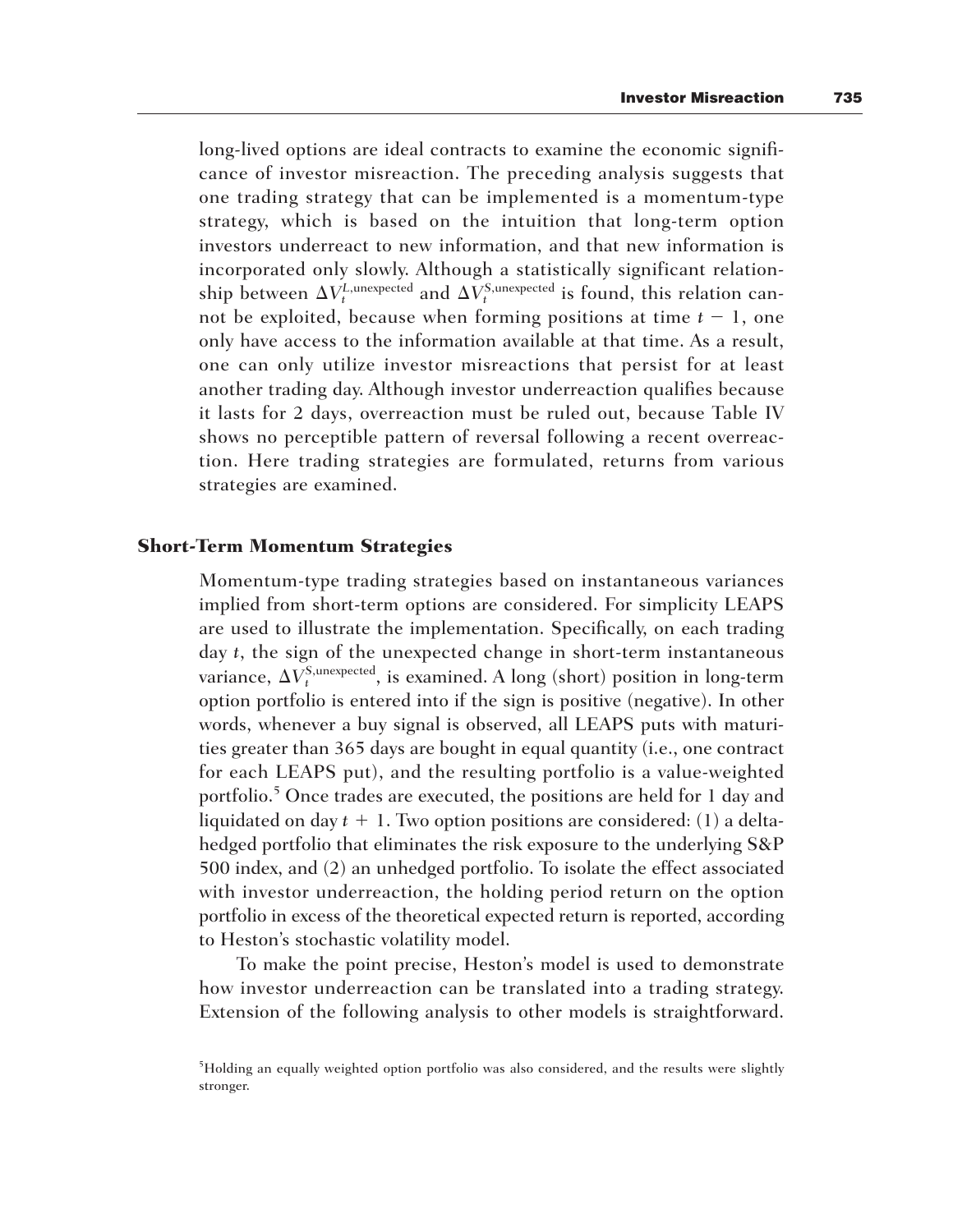Let *P* be the price of an option portfolio, and *Q* be the value of the corresponding delta-hedged portfolio, where

$$
Q = P - \frac{\partial P}{\partial S}S\tag{13}
$$

From Ito's lemma,

$$
dQ = \frac{\partial P}{\partial V} dV + \left(\frac{\partial P}{\partial t} + \frac{1}{2} \frac{\partial^2 P}{\partial S^2} V S^2 + \frac{1}{2} \frac{\partial^2 P}{\partial V^2} \sigma_V^2 V + \rho \sigma_V V S \frac{\partial^2 P}{\partial S \partial V}\right) dt \quad (14)
$$

Substitute the dynamics of *V* into the above equation and use the fact that the instantaneous return in the absence of a market price for volatility risk is equal to the constant risk-free rate *R*; the expected return on portfolio *Q* is

$$
E\left(\frac{dQ}{Q}\right) = R dt + \frac{\partial P/\partial V}{P - (\partial P/\partial S)S} \lambda V dt
$$
 (15)

where  $\lambda$  is the constant market price of volatility risk as defined in Appendix A. With the use of Equation (14), the abnormal return on portfolio *Q* is

$$
\frac{dQ}{Q} - E\left(\frac{dQ}{Q}\right) = \frac{\partial P/\partial V}{P - (\partial P/\partial S)S} dV^{\text{unexpected}}
$$
(16)

The above equation shows that the instantaneous abnormal return on an option portfolio is proportional to the unexpected change in variance over the next instant. When one longs (shorts) a put portfolio, the proportionality constant in Equation (16) is positive (negative) because  $\partial P/\partial V$   $>$  0 and  $\partial P/\partial S$   $<$  0 for puts. In the implementation of trading strategies, Equation (16) should hold approximately for daily abnormal returns:

$$
\frac{\Delta Q_t}{Q_{t-1}} - E_{t-1} \left( \frac{\Delta Q_t}{Q_{t-1}} \right) \approx \frac{\partial P / \partial V}{P - (\partial P / \partial S) S} \bigg|_{t-1} \Delta V_t^{\text{unexpected}} \tag{17}
$$

where  $\Delta Q_t = Q_t - Q_{t-1}.$  Results are reported with  $\Delta V_t^{M,\mathrm{unexpected}}$  and where  $\Delta Q_t = Q_t - Q_{t-1}$ . Results are reported with  $\Delta V_t^{M,\text{unexpected}}$  and  $\Delta V_t^{L,\text{unexpected}}$  used in the above equation. To the extent that  $\Delta V_t^{M,\text{unexpected}}$ and  $\Delta V_t^{L,\mathrm{unexpected}}$  can be predicted from  $\Delta V_{t-1}^{\mathrm{S,\mathrm{unexpected}}},$  this trading strategy will yield an expected return above  $E_{t-1}(\Delta Q_t/Q_{t-1})$ . This is the essence of the momentum option strategy.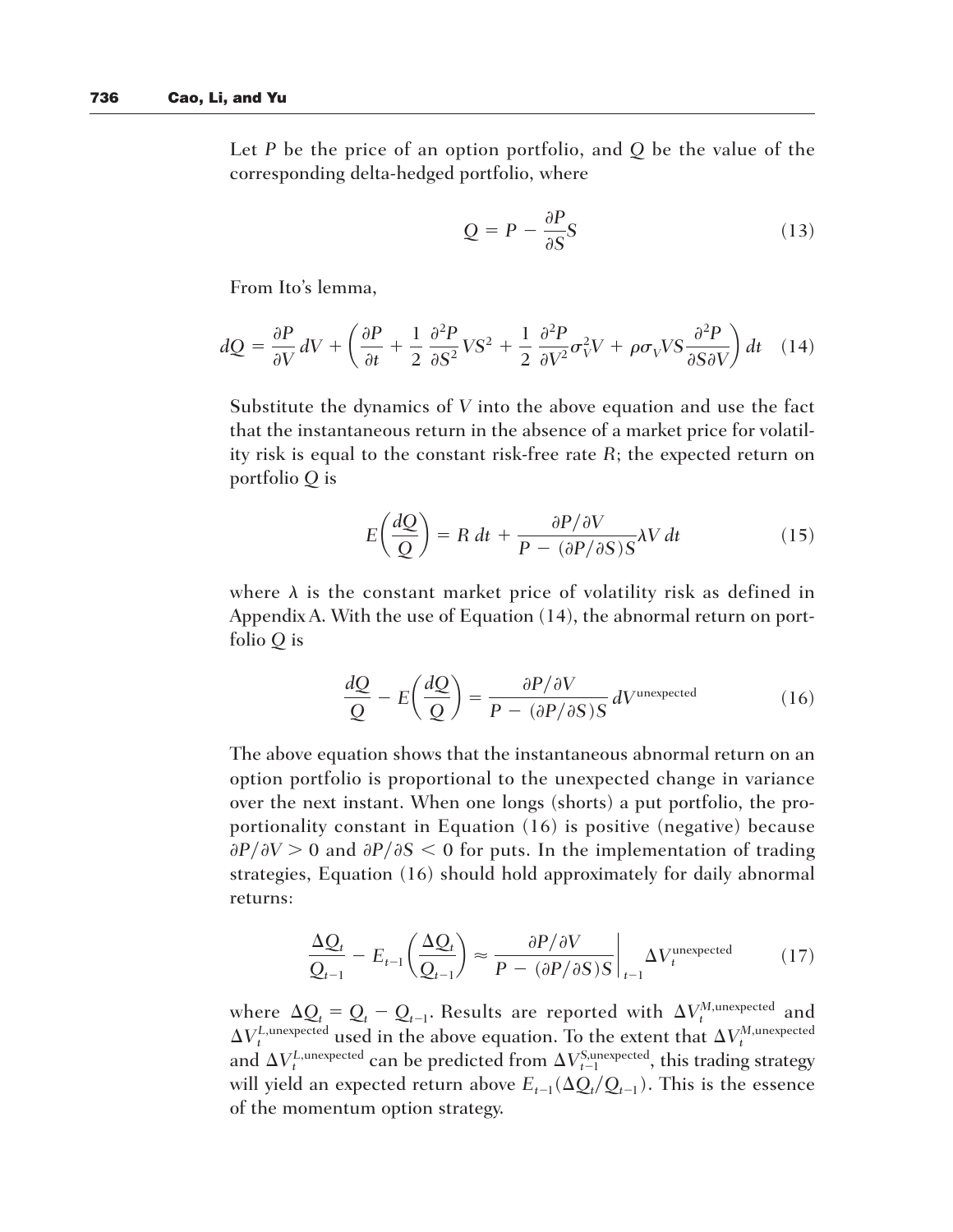As shown in Equation (15), the expected option return depends on the market price of volatility risk  $\lambda$ , which can take on a wide range of possible values. Following a standard practice,  $\lambda$  is set to be  $-\kappa_{\rm V}/2$  in all subsequent analyses. To check the robustness of results,  $\lambda$  is set to different values and option returns are recalculated. The results show that different values of  $\lambda$  have no significant impact on the abnormal return from this trading strategy.<sup>6</sup>

To reduce the impact of the model-dependent hedge ratio and theoretical expected return, an alternative implementation of the above strategy is also pursued. In this approach,  $\Delta V_t^{\mathrm{S,unexpected}}$  is used as a trading signal, but the option positions are unhedged. For an unhedged option portfolio *P*, its abnormal return is given by

$$
\frac{\Delta P_t}{P_{t-1}} - E_{t-1} \left( \frac{\Delta P_t}{P_{t-1}} \right) = \frac{\partial P / \partial S}{P} \bigg|_{t-1} \Delta S_t^{\text{unexpected}} + \frac{\partial P / \partial V}{P} \bigg|_{t-1} \Delta V_t^{\text{unexpected}} \quad (18)
$$

If  $\Delta S_t^{\text{unexpected}}$  and  $\Delta V_t^{\text{unexpected}}$  are negatively correlated, the abnormal return of an unhedged portfolio will be larger than that of a delta-hedged portfolio.

Note that this strategy is similar to momentum strategies for stocks in the sense that positions are also formed based on the sign of past returns [Equation (17) shows that a positive  $\Delta V_t^{M, \mathrm{unexpected}}$  or  $\Delta V_t^{L, \mathrm{unexpected}}$ implies a positive abnormal return on a portfolio of longer-term options]. The difference is that this time scale is much shorter—option return momentum persists for just a few trading days, whereas stock return momentum can last for up to a few months.

The trading strategy is implemented in the spirit of out-of-sample tests. The entire sample period is divided into two equal-length subperiods: The first half is used to estimate the structural parameters of the SV model, and the second half is used to calculate option portfolio returns. Table V presents the time-series average of daily abnormal option portfolio returns and the corresponding *t* statistics. Results from trading medium-term or long-term options, and from long, short, and long-plusshort positions are reported. Within a given maturity category, option returns are presented for trading all options, only ITM, ATM, or OTM options (under the abbreviation ALL, ITM, ATM, or OTM). Furthermore, results based on all signals are reported (i.e., a trade is entered whenever  $|\Delta V_t^{\text{S,unexpected}}|>0)$  or strong signals (i.e., trading only when  $|\Delta V_t^{\rm S,unexpected}/V_{t-1}^S| > 0.1$ ). Approximately,  $|\Delta V_t^{\rm S,unexpected}/V_{t-1}^S| > 0.1$ for half of the sample days.

6 For brevity, these results are not reported but are available upon request.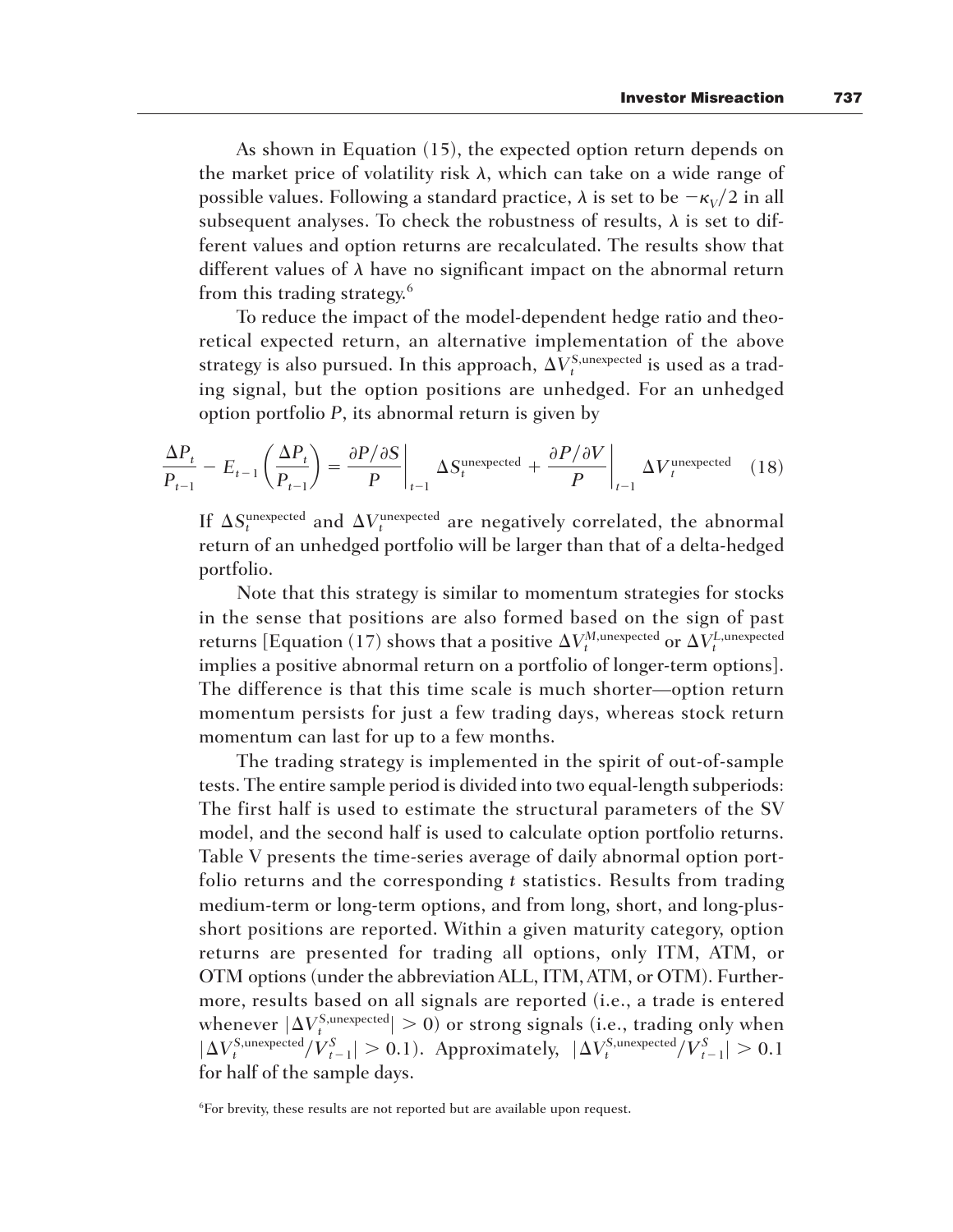|                | Medium-term options |            |            | Long-term options                       |            |            |        |            |
|----------------|---------------------|------------|------------|-----------------------------------------|------------|------------|--------|------------|
|                | <b>ALL</b>          | <b>ITM</b> | <b>ATM</b> | <b>OTM</b>                              | <b>ALL</b> | <b>ITM</b> | ATM    | <b>OTM</b> |
|                |                     |            |            | Panel A: Delta-Hedged Option Portfolios |            |            |        |            |
| All signals    |                     |            |            |                                         |            |            |        |            |
| Long           | 0.50%               | 0.36%      | 0.51%      | 0.87%                                   | 0.72%      | 0.51%      | 1.06%  | 1.29%      |
|                | (0.78)              | (0.72)     | (0.62)     | (0.76)                                  | (1.83)     | (1.53)     | (2.04) | (1.86)     |
| Short          | 0.67%               | 0.45%      | 0.79%      | 0.72%                                   | 0.84%      | 0.64%      | 1.26%  | 1.40%      |
|                | (1.77)              | (1.53)     | (1.65)     | (1.08)                                  | (4.20)     | (3.43)     | (4.55) | (3.44)     |
| $Long + short$ | 0.60%               | 0.42%      | 0.67%      | 0.78%                                   | 0.79%      | 0.59%      | 1.18%  | 1.36%      |
|                | (1.75)              | (1.56)     | (1.55)     | (1.28)                                  | (3.98)     | (3.36)     | (4.41) | (3.66)     |
| Strong signals |                     |            |            |                                         |            |            |        |            |
| Long           | 0.80%               | 0.51%      | 0.99%      | 0.38%                                   | 1.40%      | 0.96%      | 2.16%  | 2.42%      |
|                | (0.91)              | (0.71)     | (0.87)     | (0.26)                                  | (2.37)     | (1.84)     | (2.92) | (2.55)     |
| Short          | 1.08%               | 0.54%      | 1.38%      | 1.36%                                   | 1.30%      | 0.94%      | 1.91%  | 2.79%      |
|                | (1.81)              | (1.14)     | (1.86)     | (1.19)                                  | (4.07)     | (3.18)     | (4.01) | (5.58)     |
| $Long + short$ | 0.96%               | 0.53%      | 1.21%      | 0.92%                                   | 1.34%      | 0.95%      | 2.02%  | 2.63%      |
|                | (1.87)              | (1.27)     | (1.86)     | (1.00)                                  | (4.26)     | (3.36)     | (4.80) | (5.22)     |
|                |                     |            |            | Panel B: Naked Option Portfolios        |            |            |        |            |
| All signals    |                     |            |            |                                         |            |            |        |            |
| Long           | 1.16%               | 0.93%      | 1.11%      | 2.06%                                   | 0.99%      | 0.61%      | 1.82%  | 2.35%      |
|                | (1.13)              | (0.96)     | (1.01)     | (1.54)                                  | (1.70)     | (1.10)     | (1.91) | (2.16)     |
| Short          | 0.79%               | 0.63%      | 0.76%      | 1.39%                                   | 0.67%      | 0.41%      | 1.48%  | 1.60%      |
|                | (1.30)              | (1.12)     | (1.14)     | (1.63)                                  | (2.15)     | (1.30)     | (3.02) | (1.75)     |
| $Long + short$ | 0.94%               | 0.76%      | 0.90%      | 1.66%                                   | 0.80%      | 0.49%      | 1.48%  | 1.90%      |
|                | (1.71)              | (1.46)     | (1.52)     | (2.25)                                  | (2.67)     | (1.69)     | (3.02) | (2.72)     |
| Strong signals |                     |            |            |                                         |            |            |        |            |
| Long           | 1.52%               | 1.09%      | 1.61%      | 1.38%                                   | 1.67%      | 1.10%      | 3.14%  | 2.74%      |
|                | (1.03)              | (0.76)     | (1.01)     | (0.78)                                  | (1.86)     | (1.27)     | (2.02) | (2.25)     |
| Short          | 1.40%               | 1.06%      | 1.51%      | 1.59%                                   | 1.04%      | 0.65%      | 1.45%  | 3.22%      |
|                | (1.51)              | (1.19)     | (1.48)     | (1.13)                                  | (2.27)     | (1.44)     | (1.95) | (2.51)     |
| $Long + short$ | 1.46%               | 1.07%      | 1.55%      | 1.49%                                   | 1.32%      | 0.85%      | 2.19%  | 3.01%      |
|                | (1.77)              | (1.35)     | (1.74)     | (1.37)                                  | (2.81)     | (1.87)     | (2.74) | (3.38)     |

**TABLE V** Momentum Effects in Option Returns

Note. Average daily excess returns from a momentum-type trading strategy in the S&P 500 index options market. In the "all signals" implementation, a long (short) position in the option portfolio is entered into each day if the unexpected change in the short-term implied variance  $\Delta V_t^{S,unexpected}$  is positive (negative). In the "strong signals" implementation, a long (short) position in the option portfolio is entered into each day if  $\Delta V_t^{\rm Sunexpectral}$  is positive (negative) and in addition,  $|\Delta V_t^{\text{Sunexpected}}/V_{t-1}^S|>$  0.1. This position is liquidated on the following day. In Panel A, the portfolios are delta hedged against the S&P 500 index and the daily excess returns are computed with respect to the theoretical daily expected return from the Heston model. In Panel B, the option portfolios are unhedged, and on days when  $\Delta V_t^{\rm S,unexpectral}$  is positive (negative), the daily excess returns are computed with respect to the average daily return from always holding a long (short) position in the option portfolio. Data from the first half of the sample period are used to estimate the structural parameters of the stochastic volatility model, and data from the second half of the sample are used to obtain excess returns. Average daily excess returns are presented for days with positive variance shocks (Long), days with negative variance shocks (Short), and all days ( $L+S$ ). An option is said to be medium term if its time to expiration is between 180 and 365 days, long term if its time to expiration is greater than 365 days, at-the-money (ATM) if its moneyness is between 0.97 and 1.03, out-of-themoney (OTM) if its moneyness is greater than or equal to 1.03, and in-the-money (ITM) if its moneyness is less than or equal to 0.97. t statistics are in parentheses.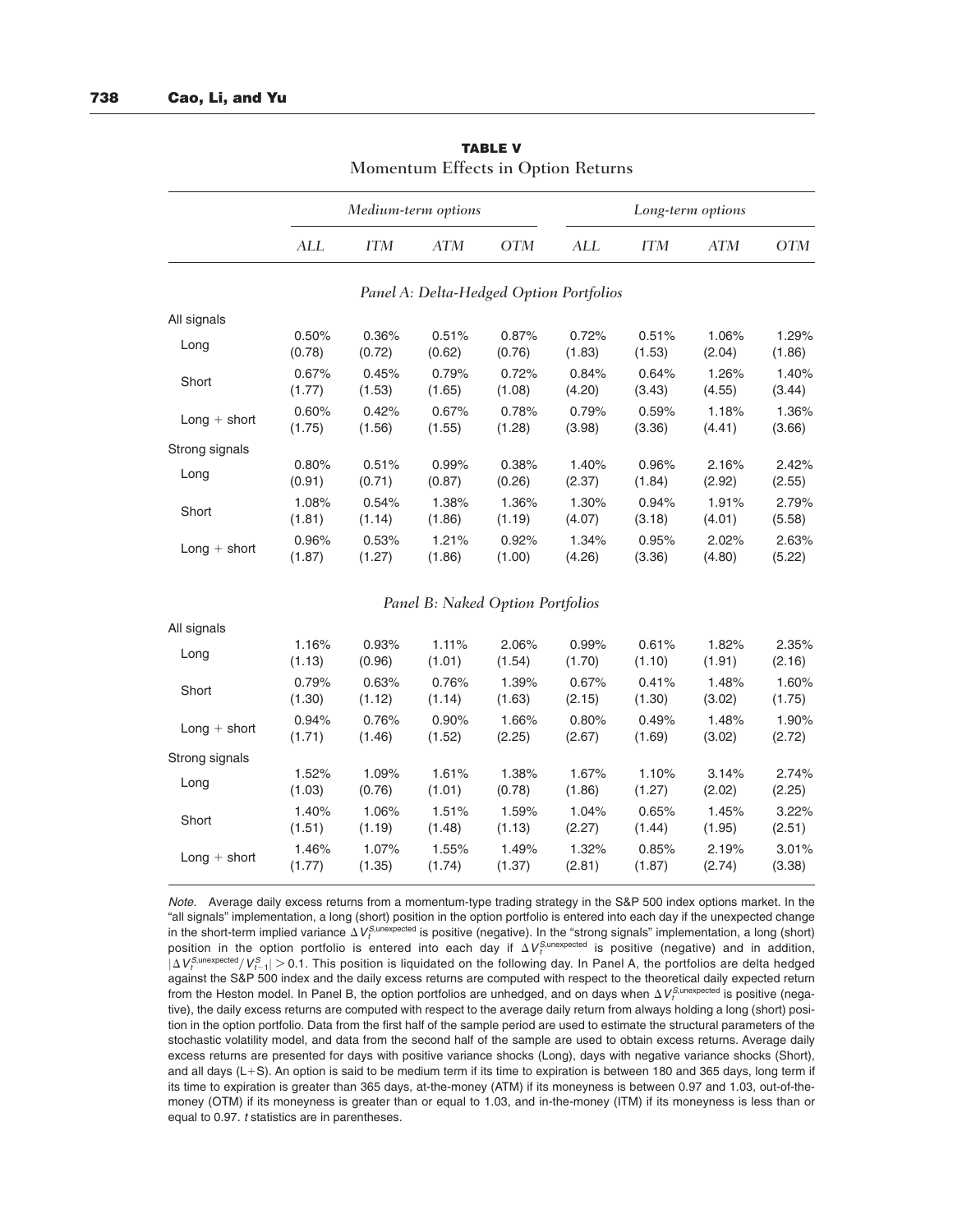Several interesting results emerge from Panel A of Table V, where the option portfolios are delta-hedged. First, all abnormal returns are positive, ranging from 0.36 to 2.79% per day. This is true regardless of whether ITM, ATM, or OTM options are traded. Second, the returns from trading long-term options are consistently higher than those from medium-term options. As a gauge of statistical significance, *t* statistics are reported in parentheses and show that nearly all abnormal returns from trading long-term options are significant at the 5% level. This result indicates that investor underreaction can translate into economic trading profits in the absence of transaction costs. In contrast, trading medium-term options leads to positive but often insignificant abnormal returns. Third, comparing option returns across moneyness categories reveals that trading profits generally increase from ITM to OTM options; the abnormal return from trading OTM options is about 2–3 times larger than that from trading ITM options. Take long-term options and long-plus-short positions as an example. Daily abnormal returns are 0.59, 1.18, and 1.36%, respectively, for trading ITM, ATM, and OTM options when the unexpected change in short-term variance is different from 0. Fourth, using strong signals often leads to larger abnormal returns. This is true for 23 out of 24 cases presented in Table V. Finally, the return differential between long and short positions appears to be small, suggesting that the asymmetric response toward positive and negative unexpected change in instantaneous variance is insignificant. This is consistent with the regression results in the preceding section.

The above conclusions generally hold when option portfolios are unhedged. Panel B of Table V reports abnormal returns from naked option portfolios. In comparison to results from hedged portfolios, the abnormal returns from unhedged portfolios are all positive and generally larger in magnitude. This result is intuitive because the estimation result shows that the unexpected change in variance and the unexpected change in index return are negatively correlated ( $\rho = -0.249$ ).

Two comments are made here. First, the fact that the abnormal returns are consistently positive suggests that the alternative explanation of the documented patterns based on noisy option prices is unlikely to stand. That explanation holds that there is initial underreaction because investors are not sure whether a short-term variance shock is true information or just noise; hence they will tend to underadjust to that shock. If this were true, then the momentum strategy, which goes long in long-term options whenever the short-term shock is positive, will not be expected to generate such a consistently positive abnormal return.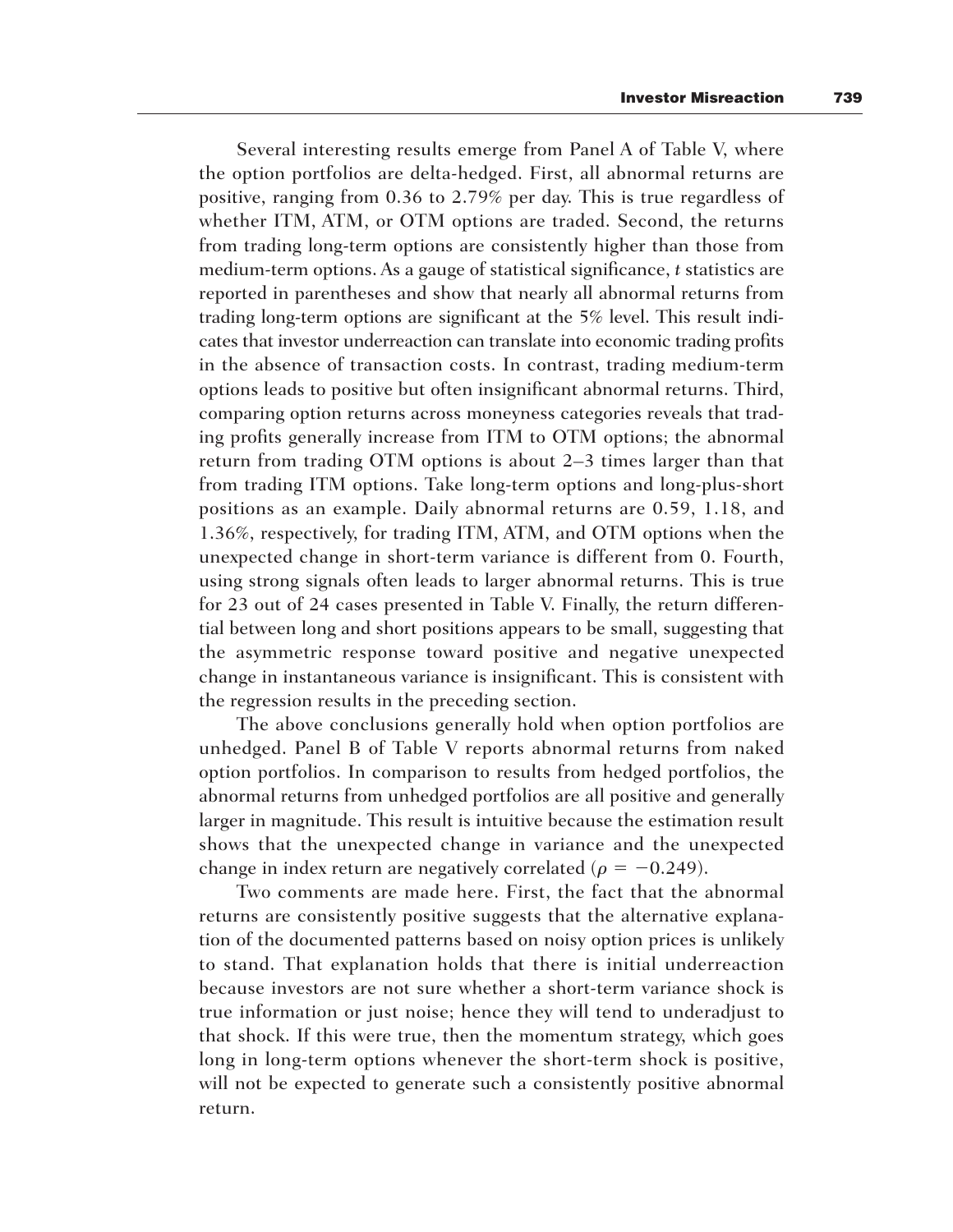Second, note that the above trading exercise uses bid–ask midpoint as transaction prices, and the magnitude of trading profits is generally smaller than bid–ask spreads in the index options market. For example, for out-of-the-money S&P 500 index LEAPS puts, which are the most liquid contracts in the long-term segment of the market, bid–ask spreads are close to 5% of the option price. Because the option portfolios are bought and then sold the next day, the trading strategies constructed above are unable to generate significant excess returns after accounting for round-trip transaction costs.

# **Trading Strategies with Extended Holding Periods**

Up to this point the trading tests that have been conducted are based on the observation that long-term options underreact to changes in the variance implied from short-term options. Overreaction has been ruled out as a source of potential trading profits, because the evidence for overreaction in the data is weak, and the regression tests do not find a reversal effect following overreaction. It is conceivable, however, that subsequent to an underreaction or overreaction to the current shortterm variance shock, the correction to long-term implied variance takes place so slowly that it renders the regression tests ineffective at detecting these patterns. In this case, trading profits should increase as the holding period is lengthened to internalize the predictable pattern in option volatility. Increasing the holding period also has the desirable effect of reducing the impact of transaction costs on daily excess returns, making it more likely to find economic significance for investor misreaction.

The above momentum trading strategy is repeated with holding periods of 3, 5, 10, or 20 trading days. It is found that as the holding period extends from 1 to 3 (or 5) trading days, the average excess return increases slightly. With longer holding periods, the magnitude of the excess return over the holding period is still within the range of 5%. Collectively, this evidence suggests that holding the option portfolio for longer periods cannot generate the additional profits that are necessary to overcome transaction costs.

Similarly, trading strategies based on the overreaction phenomenon are constructed. Specifically, with the use of previous findings, a value-weighted portfolio of longer-term options is sold short (long)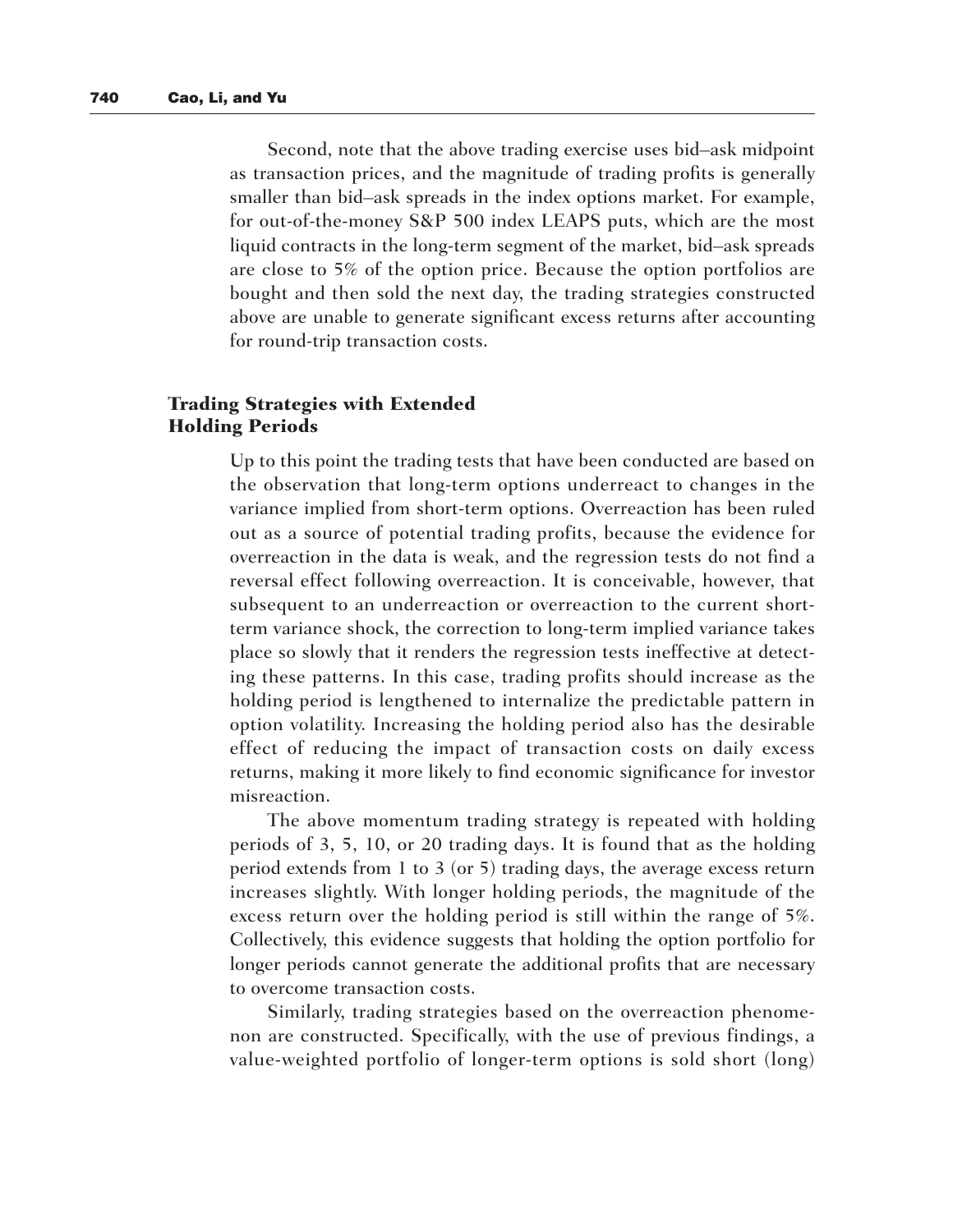whenever a consecutive sequence of four short-term variance shocks with a positive (negative) sign is observed. Irrespective of the holding period, the resulting average excess returns are found to be of no statistical significance. Thus, overreaction is less exploitable than underreaction.

# **Trading Strategies Based on Implied Variance Levels**

Next addressed is the question of whether other formulations of the regression tests for investor overreaction could have led to more profitable trading strategies. This article has worked with regressions formulated with responses to unexpected changes in instantaneous variances. Alternative formulations in the literature have instead examined variance levels. For example, a test of overreaction can be given in terms of variance levels as

$$
V_t^L - V_t^S = \alpha + \beta V_t^S + \varepsilon_t \tag{19}
$$

with a positive  $\beta.$  The interpretation is that when the overall level of short-term implied variance is high, option investors are likely to be affected by the representativeness bias and as a result overvalue longterm options relative to short-term ones. The higher the short-term variance is, the more mispriced are the long-term options, hence the above relation. This calls for a trading strategy of selling long-term options and buying short-term options whenever short-term implied variance reaches some predetermined threshold value, and liquidating the positions when short-term variance reverts to a level close to its long-run mean.

Although this strategy is straightforward to implement, first it is worthwhile to explain the relationship between the above level-based test and previous tests for overreaction. For this note that the definition of *similar information* leads to the strongest form of overreaction according to the behavioral hypotheses that are the focus of this article. Particularly, if a test based on Equation (9) shows no sign for overreaction, it is unlikely that such evidence will be supplied by a level-based test such as Equation (19)—in short, the former is a necessary condition for the latter. Because the previous tests show only marginally significant overreaction under even the strongest scenario, it is unlikely that there is overreaction in the overall level of implied variance. Indeed, running the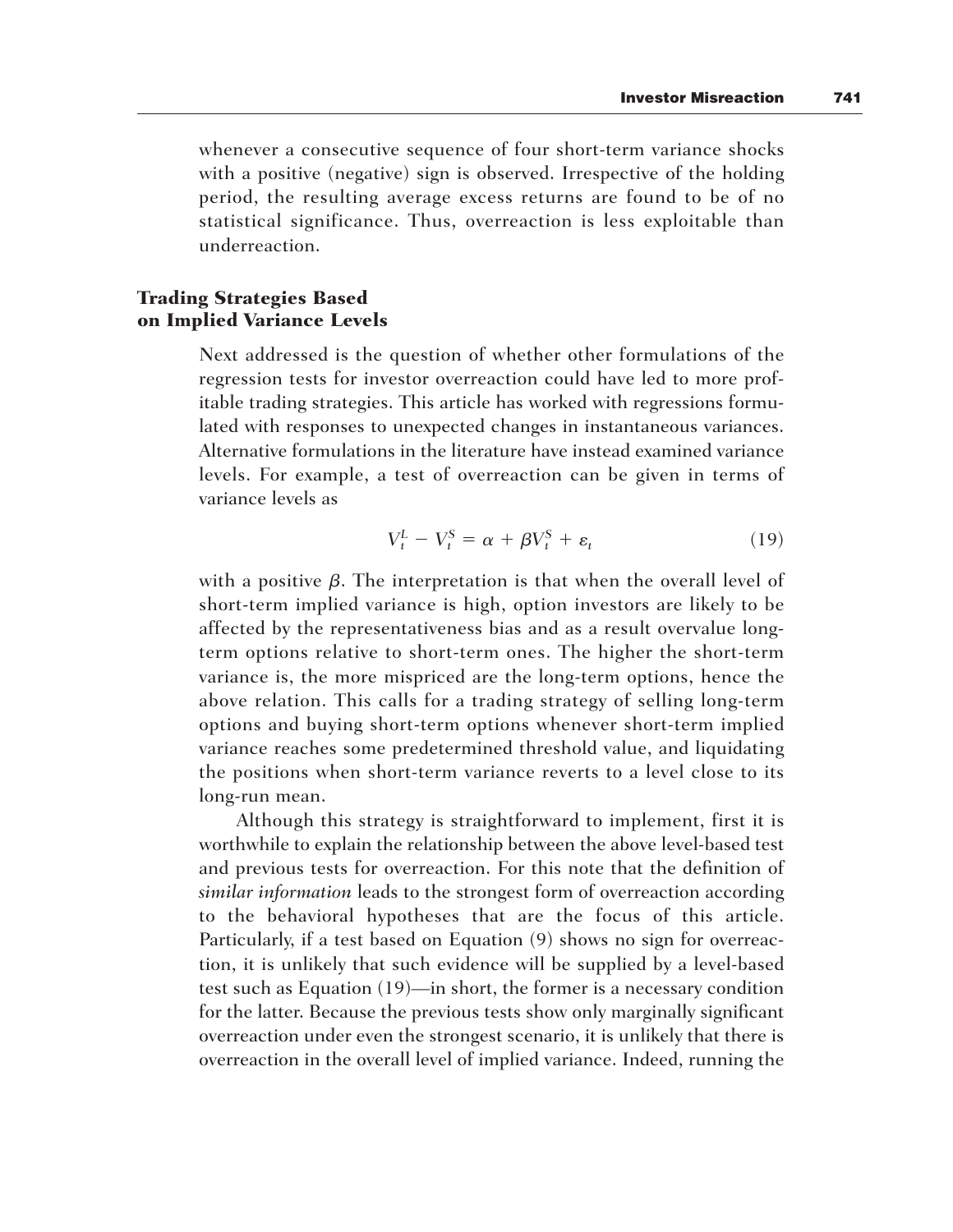above regression test for medium- and long-term options confirms this conjecture. In both cases the  $\beta$  estimate is significantly negative—when short-term implied variance is high, the difference between long-term and short-term implied variance does not seem to be higher. In light of this evidence, trading tests based on overreaction in variance levels are not examined further.

#### **Alternative Option Pricing Models**

It is worthwhile to point out that both the regression and trading-rule tests are based on a sequence of instantaneous variances extracted from option prices with the Heston stochastic volatility model. As such, the robustness of the results under alternative specifications of the model is a critical issue.

A first check will determine whether the time series of unexpected change in implied variance is serially independent. This is motivated by the observation that the Heston SV model may not be the best description of the data, even though the SV model provides the first-order improvement in pricing and hedging over the Black-Scholes model. If option prices were generated by the Heston SV model, then autocorrelation should be absent in the sequence of  $\Delta V_t^{\text{unexpected}}.$  The result shows that the autocorrelation is nonzero—the partial autocorrelations suggest that they should be modeled as an AR(2) process.

The Durbin-Watson test is applied to the regressions in the previous section. The hypothesis of no autocorrelation is rejected at the 5% significance level. The Durbin-Watson statistics are such that the regression residuals are negatively autocorrelated. This result suggests that the autocorrelation in the  $\Delta V_t^{M, \mathrm{unexpected}}$  and  $\Delta V_t^{L, \mathrm{unexpected}}$  series cannot be fully accounted for by lagged values of  $\Delta V_t^{\mathrm{S,unexpected}}$  and other interaction terms designed to capture investor misreactions in the regression equations. Although this does not invalidate the present tests per se, the presence of negatively autocorrelated regression residuals causes the estimated standard errors to be overstated. Therefore, modeling the regression residuals as an autoregressive process can sharpen the precision of the estimates and make it easier to interpret them.

Table VI reproduces the joint test of underreaction and increasing misreaction (previously in Table III) while correcting for the presence of autocorrelation by modeling the residuals as an AR(2) process. The stylized finding of underreaction and increasing misreaction remains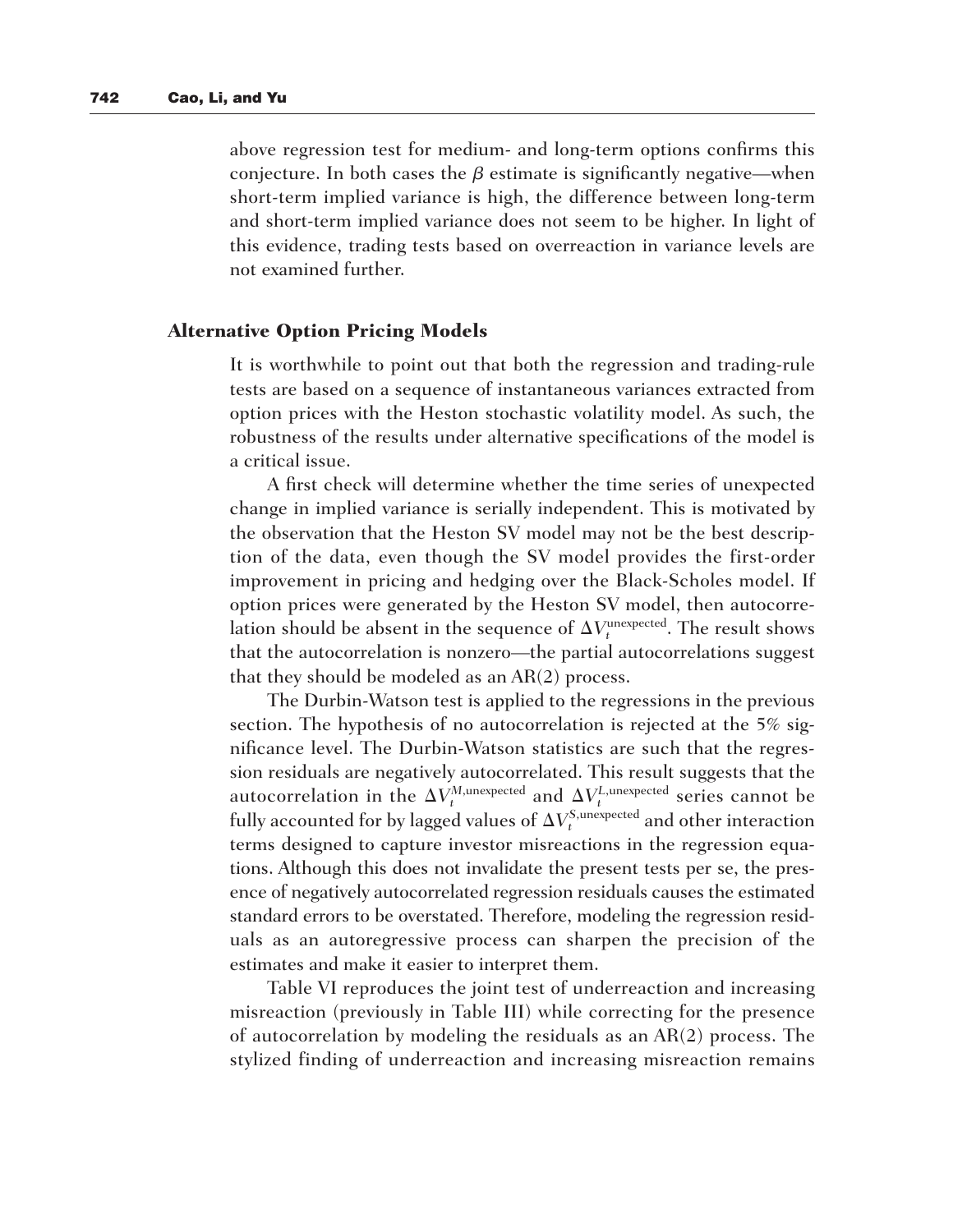#### **TABLE VI**

| Parameters    | Medium-term options | Long-term options  |
|---------------|---------------------|--------------------|
| $\alpha$      | 0.000<br>(0.17)     | 0.000<br>(0.83)    |
| $\gamma_0$    | $0.143*$<br>(3.23)  | 0.187<br>(1.86)    |
| $\gamma_1$    | $0.217*$<br>(4.44)  | $0.242*$<br>(2.11) |
| $\gamma_2$    | 0.197<br>(1.82)     | 0.074<br>(0.29)    |
| $\gamma_3$    | $0.328*$<br>(2.76)  | $0.668*$<br>(2.46) |
| $\beta_1$     | $0.118*$<br>(3.16)  | $0.204*$<br>(2.24) |
| $\rho_1$      | $0.360*$<br>(5.63)  | $0.501*$<br>(8.04) |
| $\rho_2$      | 0.105<br>(1.64)     | $0.243*$<br>(3.89) |
| $R^2$         | 0.234               | 0.113              |
| Durbin-Watson | 2.04                | 2.19               |

Effect of Autocorrelated Regression Residuals on the Joint Tests of Underreaction and Increasing Misreaction

Note. This table examines the effect of autocorrelated regression residuals on the joint tests for investor underreaction and increasing misreaction in the S&P 500 index options market. The regression and its residuals are specified through the following equations:

$$
\Delta V_t^{i,\text{unexpected}} = \alpha + \sum_{m=0}^{3} \gamma_m \mathbf{1}_{\{\omega \in A_m\}} \Delta V_t^{S,\text{unexpected}} + \beta_1 \Delta V_{t-1}^{S,\text{unexpected}} + \varepsilon_b \quad i = M, L
$$

$$
\varepsilon_t = \rho_1 \varepsilon_{t-1} + \rho_2 \varepsilon_{t-2} + e_t
$$

where  $\Delta V_t^{i,\text{unexpected}}$  is the daily unexpected change in instantaneous variance and the superscript i denotes short-term (S), medium-term (M), or long-term (L) options. The sets  $A_{m,t}$  are exhaustive and mutually exclusive and describe the property of the sequence of past variance shocks (current shock  $\Delta V_t^{\text{S},\text{unexpected}}$  inclusive). Specifically,  $\omega \in A_{m,t}$  if the sequence of past variance shocks with the same sign is of length  $m+1$  ( $\omega \in A_{3,t}$  if the length is 4 or longer). The instantaneous variance is obtained from the Heston stochastic volatility model, which is estimated by the method of simulated moments. The sample period extends from September 1, 1993 to August 31, 1994. An option is said to be short term, medium term, or long term if it has less then 60 days, between 180 and 365 days, or longer than 365 days to expiration. *t* statistics are in parentheses. \*Denotes significance at the 5% level.

qualitatively the same. The only change is that it can no longer be concluded that long-term options eventually overreact to short-term variance shocks. This conclusion is similar to that of Diz and Finucane (1993), who find that the evidence of overreaction documented in Stein (1989) is not robust under an AR(1) specification for the regression residual.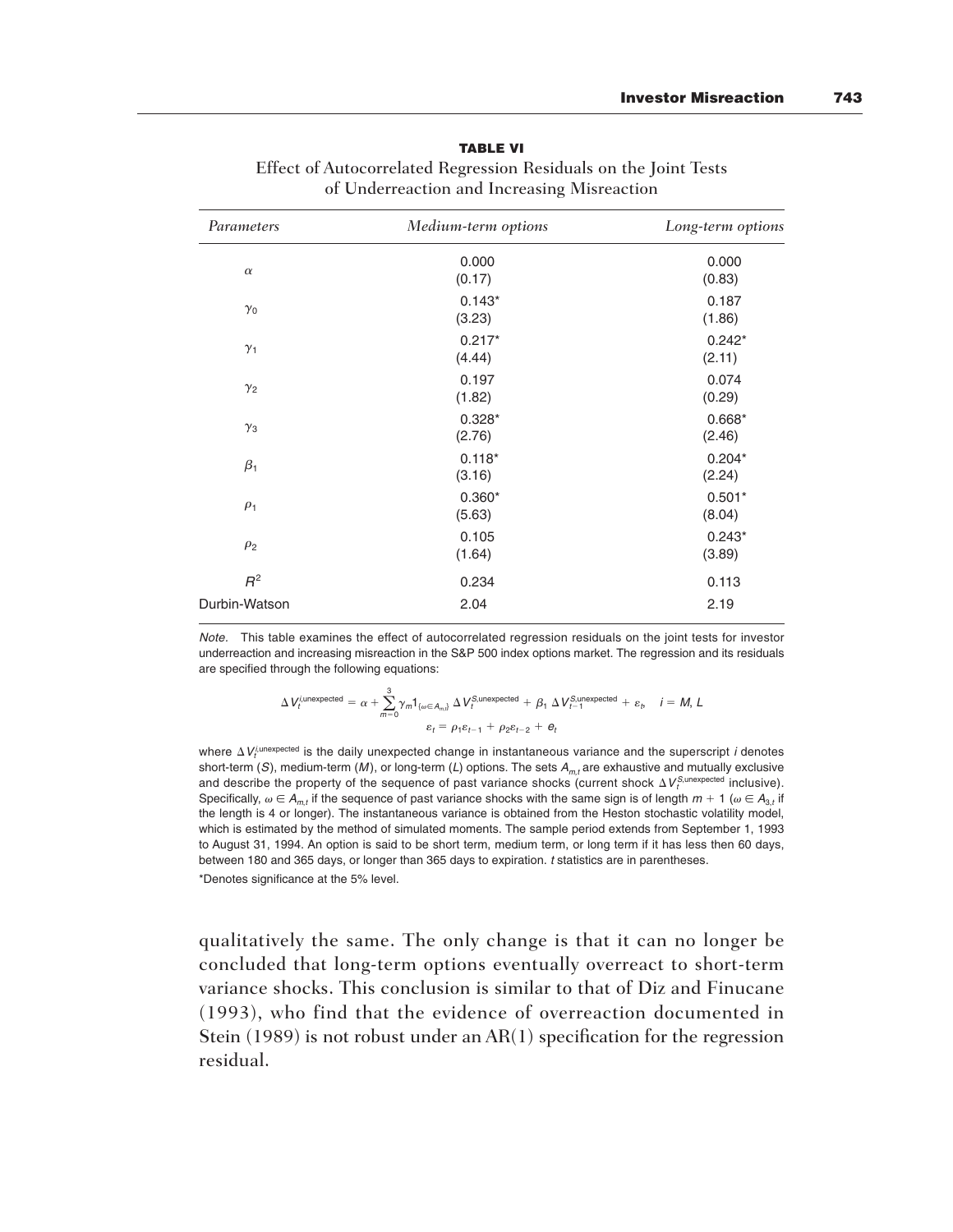As a second robustness check, implied variances are extracted with the use of the stochastic volatility with jumps (SVJ) model. This model has received considerable attention and has been tested in the context of index options and index futures options (Bakshi et al., 1997; Bates, 2000). It is well known that the jump component adds flexibility in fitting volatility smiles in short-term options, and that the SVJ model has the best performance (relative to the BS and SV models) in pricing short-term options. Because short-term implied variances are relied on for both regression tests and as trading signals for the momentum strategy, it is worthwhile to use a more sophisticated model such as the SVJ to attain a higher level of accuracy for these variables.

Table VII repeats the joint test on the time series of instantaneous variances implied from the SVJ model. The variance estimation follows the two-step procedure outlined previously. A slight difference is that in the SVJ model the instantaneous variance contains two parts:

$$
V_t = V_t^D + V_t^J \tag{20}
$$

which result from the diffusion and jump term in the variance dynamics, respectively. However, the jump component of variance is a function of structural parameters only and does not vary with time:

$$
V_t^J = \lambda_J (\mu_J^2 + (\exp(\sigma_J^2) - 1)(1 + \mu_J)^2)
$$
 (21)

where  $\lambda_j$ ,  $\mu_j$ , and  $\sigma_j$  are the jump frequency per year, and the mean and volatility of the jump size. As a result, only the diffusion part of instantaneous variances is used for the purpose of computing variance shocks and performing subsequent regression analyses. The relevant MSM estimates are  $\kappa_V = 1.52$  and  $\theta_V = 0.0304$ . Again, with the use of a market price of volatility risk parameter  $\lambda = -\kappa_V/2$ , the structural parameters under the physical measure are  $\kappa_V^* = 2.28$  and  $\theta_V^* = 0.0304$ . These are then used to compute the unexpected change in variance for the three time-to-expiration categories:  $\Delta V_t^{\rm S,unexpected}, \ \Delta V_t^{\rm M,unexpected},$  and  $\Delta V_t^{L,\mathrm{unexpected}}$ .

Summary statistics show that these series are very similar to their counterpart extracted from the SV model, with a correlation of 93%. Furthermore, the rate of jump parameter  $\lambda_j$  is estimated to be 0.78, which implies that jumps occur about once a year on average, and its impact on daily changes in stochastic variance is small. Diagnostic tests show that the autocorrelation in these series can also be adequately modeled as an AR(2) process and the estimates in Table VII reflect this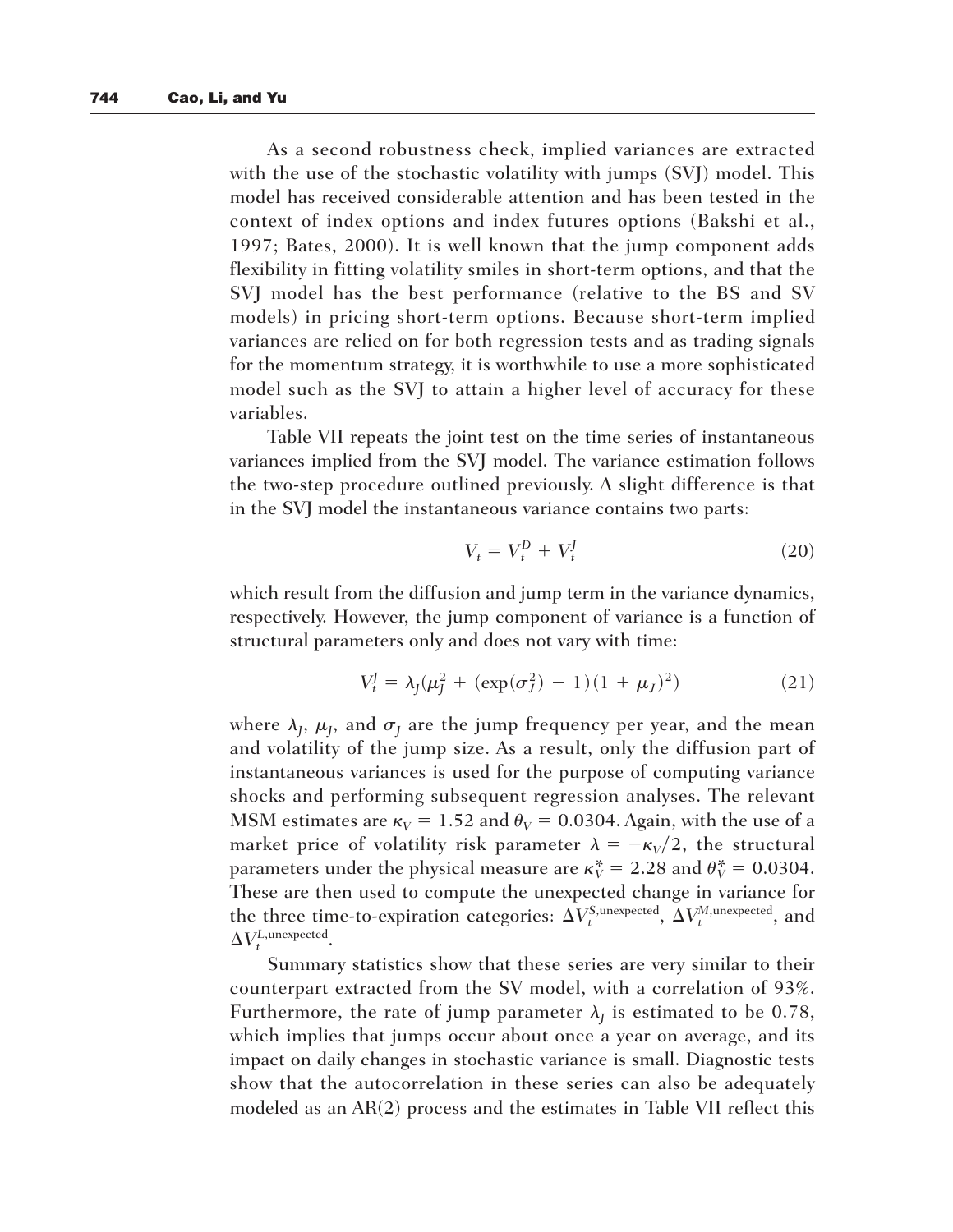#### **TABLE VII**

| Parameters    | Medium-term options | Long-term options  |  |  |
|---------------|---------------------|--------------------|--|--|
| $\alpha$      | 0.000<br>(0.87)     | 0.000<br>(1.08)    |  |  |
| $\gamma_0$    | $0.172*$<br>(3.47)  | 0.218<br>(1.73)    |  |  |
| $\gamma_1$    | $0.249*$<br>(4.53)  | 0.235<br>(1.63)    |  |  |
| $\gamma_2$    | 0.126<br>(1.30)     | 0.135<br>(0.52)    |  |  |
| $\gamma_3$    | $0.684*$<br>(4.16)  | 0.363<br>(0.89)    |  |  |
| $\beta_1$     | $0.143*$<br>(3.59)  | $0.346*$<br>(3.11) |  |  |
| $\rho_1$      | $0.325*$<br>(5.07)  | $0.523*$<br>(8.41) |  |  |
| $\rho_2$      | 0.077<br>(1.20)     | $0.249*$<br>(4.01) |  |  |
| $R^2$         | 0.259               | 0.102              |  |  |
| Durbin-Watson | 2.07                | 2.16               |  |  |

# Effect of Jumps in the S&P 500 Index on the Joint Tests of Underreaction and Increasing Misreaction

Note. This table examines the effect of jumps in the underlying S&P 500 index on the joint regression tests for investor underreaction and increasing misreaction in the S&P 500 index options market. The regression and its residuals are specified through the following equations:

$$
\Delta V_t^{i,\text{unexpected}} = \alpha + \sum_{m=0}^{3} \gamma_m \mathbf{1}_{\{\omega \in A_m\}} \Delta V_t^{S,\text{unexpected}} + \beta_1 \Delta V_{t-1}^{S,\text{unexpected}} + \varepsilon_b \quad i = M, L
$$

$$
\varepsilon_t = \rho_1 \varepsilon_{t-1} + \rho_2 \varepsilon_{t-2} + e_t
$$

where  $\Delta V_t^{i,\text{unexpected}}$  is the daily unexpected change in instantaneous variance and the superscript i denotes short-term (S), medium-term (M), or long-term (L) options. The sets  $A_{m,t}$  are exhaustive and mutually exclusive and describe the property of the sequence of past variance shocks (current shock  $\Delta V_t^{\text{S},\text{unexpected}}$  inclusive). Specifically,  $\omega \in A_{m,t}$  if the sequence of past variance shocks with the same sign is of length  $m+1$  ( $\omega \in A_{3,t}$  if the length is 4 or longer). The instantaneous variance is obtained from the SVJ model, which is estimated by the method of simulated moments. The sample period extends from September 1, 1993 to August 31, 1994. An option is said to be short term, medium term, or long term if it has less then 60 days, between 180 and 365 days, or longer than 365 days to expiration. t statistics are in parentheses.

\*Denotes significance at the 5% level.

correction. The estimated coefficients show that the finding of investor misreaction is quite robust.

The trading analysis discussed above is implemented with the use of stochastic variances extracted from the SVJ model, and the results are reported in Table VIII. The average abnormal returns are slightly higher, in most cases, than those obtained under the Heston SV model. However, they still fall far short of the level sufficient to overcome transaction costs in the options market.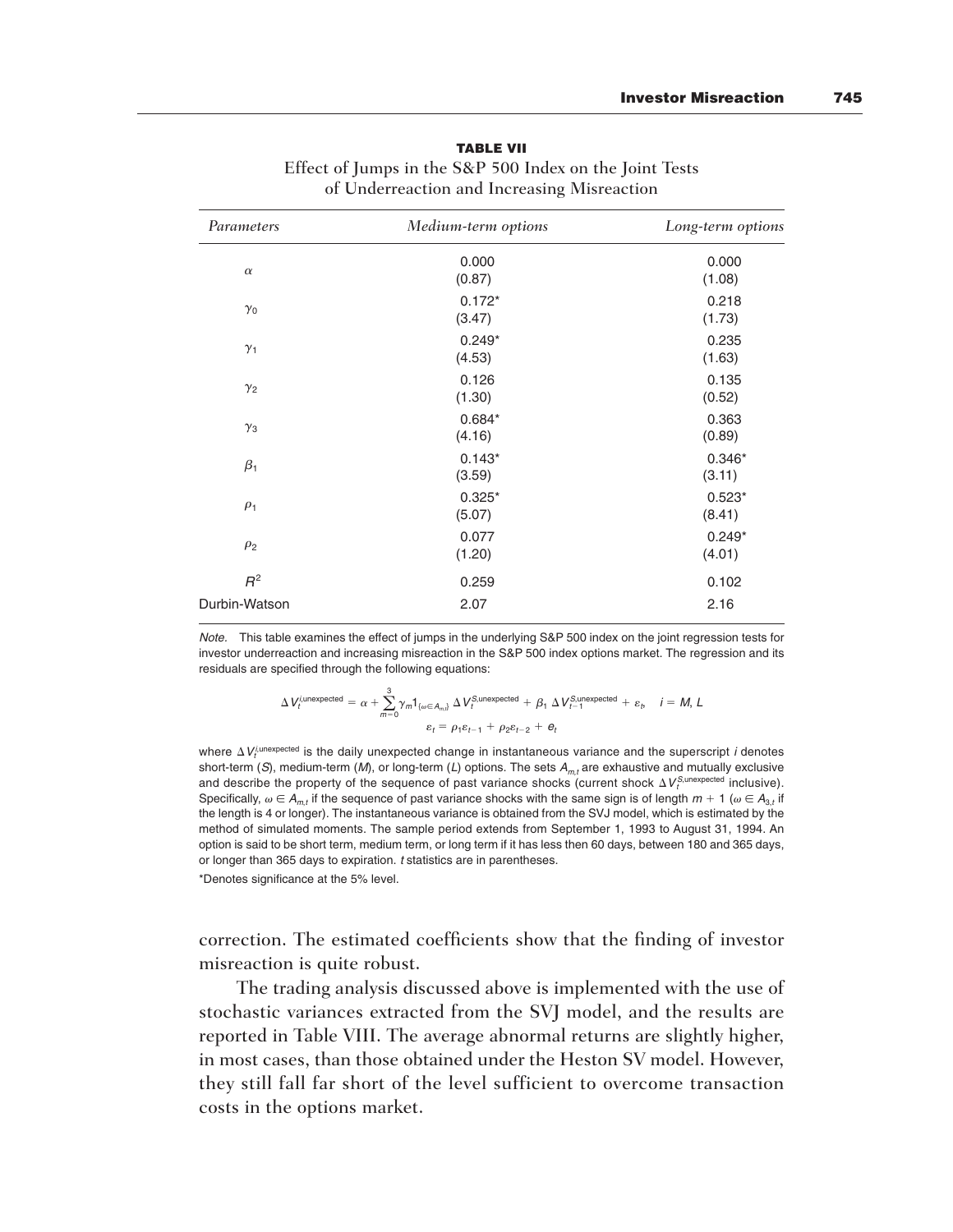|                | Medium-term options |            |                                  | Long-term options |                                         |            |            |            |
|----------------|---------------------|------------|----------------------------------|-------------------|-----------------------------------------|------------|------------|------------|
|                | ALL                 | <b>ITM</b> | <b>ATM</b>                       | <b>OTM</b>        | ALL                                     | <b>ITM</b> | <b>ATM</b> | <b>OTM</b> |
|                |                     |            |                                  |                   | Panel A: Delta-Hedged Option Portfolios |            |            |            |
| All signals    |                     |            |                                  |                   |                                         |            |            |            |
| Long           | 0.92%               | 0.66%      | 1.01%                            | 1.23%             | 0.82%                                   | 0.59%      | 1.30%      | 1.49%      |
|                | (1.45)              | (1.31)     | (1.26)                           | (1.13)            | (2.02)                                  | (1.68)     | (2.45)     | (2.12)     |
| Short          | 1.00%               | 0.69%      | 1.19%                            | 1.03%             | 0.95%                                   | 0.73%      | 1.50%      | 1.60%      |
|                | (2.47)              | (2.18)     | (2.31)                           | (1.38)            | (4.53)                                  | (3.67)     | (5.20)     | (3.65)     |
| $Long + short$ | 0.97%               | 0.68%      | 1.11%                            | 1.11%             | 0.89%                                   | 0.67%      | 1.41%      | 1.56%      |
|                | (3.71)              | (3.28)     | (3.37)                           | (2.47)            | (5.36)                                  | (4.65)     | (6.47)     | (5.35)     |
| Strong signals |                     |            |                                  |                   |                                         |            |            |            |
| Long           | 1.53%               | 1.09%      | 1.96%                            | 0.81%             | 1.71%                                   | 1.24%      | 2.60%      | 2.73%      |
|                | (1.80)              | (1.55)     | (1.86)                           | (0.50)            | (2.86)                                  | (2.38)     | (3.49)     | (2.74)     |
| Short          | 1.13%               | 0.53%      | 1.47%                            | 2.13%             | 1.31%                                   | 0.98%      | 1.99%      | 2.55%      |
|                | (2.14)              | (1.27)     | (2.21)                           | (2.04)            | (4.27)                                  | (3.47)     | (4.42)     | (4.97)     |
| $Long + short$ | 1.29%               | 0.75%      | 1.67%                            | 1.61%             | 1.47%                                   | 1.08%      | 2.23%      | 2.62%      |
|                | (3.78)              | (2.67)     | (3.95)                           | (2.48)            | (6.12)                                  | (5.18)     | (7.47)     | (6.58)     |
|                |                     |            | Panel B: Naked option portfolios |                   |                                         |            |            |            |
| All signals    |                     |            |                                  |                   |                                         |            |            |            |
| Long           | 1.71%               | 1.41%      | 1.69%                            | 1.56%             | 1.20%                                   | 0.82%      | 2.08%      | 2.34%      |
|                | (1.74)              | (1.50)     | (1.60)                           | (2.14)            | (2.12)                                  | (1.54)     | (2.23)     | (2.19)     |
| Short          | 1.20%               | 0.99%      | 1.19%                            | 2.56%             | 0.84%                                   | 0.58%      | 1.46%      | 1.64%      |
|                | (1.97)              | (1.73)     | (1.78)                           | (2.14)            | (2.68)                                  | (1.81)     | (2.93)     | (1.77)     |
| $Long + short$ | 1.41%               | 1.16%      | 1.40%                            | 2.12%             | 0.99%                                   | 0.68%      | 1.72%      | 1.93%      |
|                | (2.61)              | (2.28)     | (2.39)                           | (2.93)            | (3.34)                                  | (2.36)     | (3.57)     | (2.76)     |
| Strong signals |                     |            |                                  |                   |                                         |            |            |            |
| Long           | 2.40%               | 1.93%      | 2.56%                            | 1.83%             | 2.14%                                   | 1.57%      | 4.18%      | 2.61%      |
|                | (1.76)              | (1.45)     | (1.76)                           | (1.00)            | (2.58)                                  | (1.96)     | (3.15)     | (1.99)     |
| Short          | 1.48%               | 1.04%      | 1.63%                            | 2.72%             | 1.00%                                   | 0.68%      | 1.61%      | 2.44%      |
|                | (1.87)              | (1.42)     | (1.83)                           | (2.18)            | (2.33)                                  | (1.63)     | (2.05)     | (2.15)     |
| $Long + short$ | 1.85%               | 1.40%      | 2.00%                            | 2.37%             | 1.46%                                   | 1.04%      | 2.64%      | 2.51%      |
|                | (2.57)              | (2.03)     | (2.55)                           | (2.29)            | (3.46)                                  | (2.55)     | (3.66)     | (2.94)     |

**TABLE VIII** Momentum Effects in Option Returns with the Use of the Stochastic Volatility Jump Model

Note. Average daily excess returns from a "momentum"-type trading strategy based on the stochastic volatility jump model (SVJ). In the "all signals" implementation, a long (short) position in the option portfolio is entered into each day if the unexpected change in the short-term implied variance  $\Delta V_t^{\rm Sunexpectral}$  is positive (negative). In the "strong signals" implementation, a long (short) position in the option portfolio is entered into each day if  $\Delta V_t^{\rm S, unexpected}$  is positive (negative) and in addition,  $\vert\Delta V_t^{\rm Sunexpectral}/V_{t-1}^s\vert>$  0.1. This position is liquidated on the following day. In Panel A, the portfolios are delta-hedged against the S&P 500 index and the daily excess returns are computed with respect to the theoretical daily expected return from the SVJ model. In Panel B, the option portfolios are unhedged and on days when  $\Delta V_t^{\text{s,unexpected}}$  is positive (negative), the daily excess returns are computed with respect to the average daily return from always holding a long (short) position in the option portfolio. Data from the first half of the sample period are used to estimate the structural parameters of the SVJ model, while data from the second half of the sample are used to obtain excess returns. Average daily excess returns are presented for days with positive variance shocks (Long), days with negative variance shocks (Short), and all days (L+S). An option is said to be "medium-term" if its time-to-expiration is between 180 and 365 days, "long-term" if its time-to-expiration is greater than 365 days, "at-the-money" (ATM) if its moneyness is between 0.97 and 1.03, "out-of-the-money" (OTM) if its moneyness is greater than or equal to 1.03, and "in-the-money" (ITM) if its moneyness is less than or equal to 0.97. t statistics are in parentheses.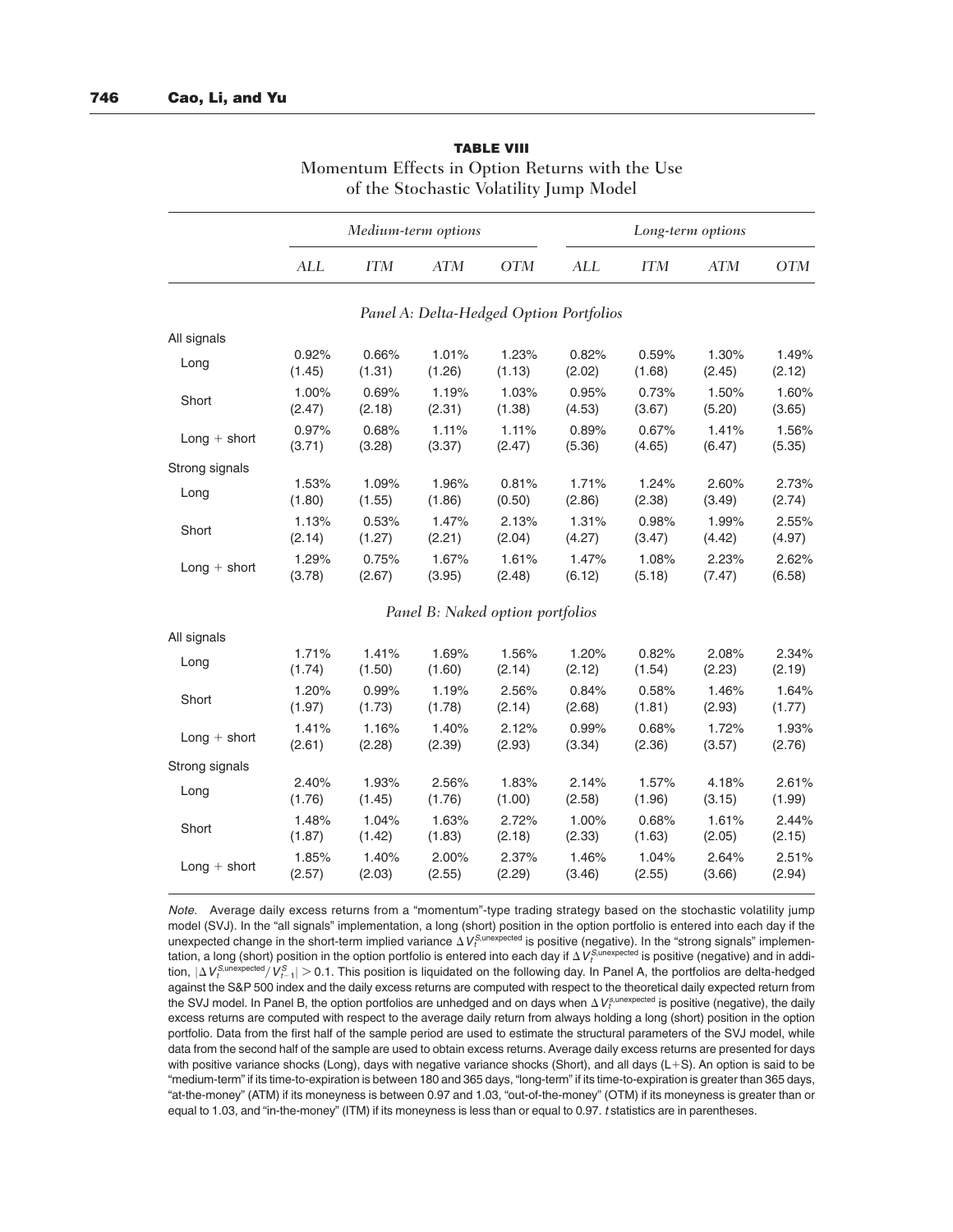## **CONCLUSION**

The economic significance of investor misreactions in the S&P 500 index options market is examined with the use of both medium-term regular options and long-term LEAPS options. The fundamental question is whether investor misreactions can be exploited to generate economically measurable profit. The choice of long-dated LEAPS data is motivated by the Stein (1989) concluding remark that longer-term options may be necessary for investor misreactions to make an economic impact.

Because of this focus, the behavioral interpretation of the Stein (1989) and Poteshman (2001) results are taken as given. However, it is noted that there is a lack of trading tests based on the empirically identified misreaction patterns. To construct suitable trading strategies, regression-based tests are formulated for the price-formation process conjectured by Barberis, Shleifer, and Vishny (1998), which reconciles short-horizon underreaction with long-horizon overreaction. This can be regarded as an effort to extend the empirical tests in Stein (1989) and Poteshman (2001) so that they yield valuable information for the construction of potentially profitable trading strategies.

From the regression tests, it is found that investors underreact to new information contained in short-term options when pricing longerterm options. It takes on average 3 trading days for shocks to short-term implied variances to be completely absorbed by longer-term option prices. This can be interpreted as evidence supportive of the conservatism bias. Furthermore, it is found that investors' reaction to the current variance shock grows when it is preceded by a string of similar variance shocks. For both medium-term and long-term options, the largest response occurs when there is a sequence of four daily variance shocks (current shock inclusive) of the same sign. Although the evidence for eventual overreaction to the current shock is weak, this is nevertheless evidence in support of the representativeness bias.

Based on these results, momentum strategies are constructed for option portfolios. It is shown that the average daily return of this strategy is about 1–3% higher than a suitably defined benchmark return. This is statistically and economically significant in the absence of transaction costs. However, the trading profit can be easily swamped by transaction costs, in particular the bid–ask spread, in the options market. Several variations of the trading strategies were performed, including using a stronger trading signal and holding the option portfolios for extended periods. However, the trading profit could not be increased. Therefore, except for market makers and professional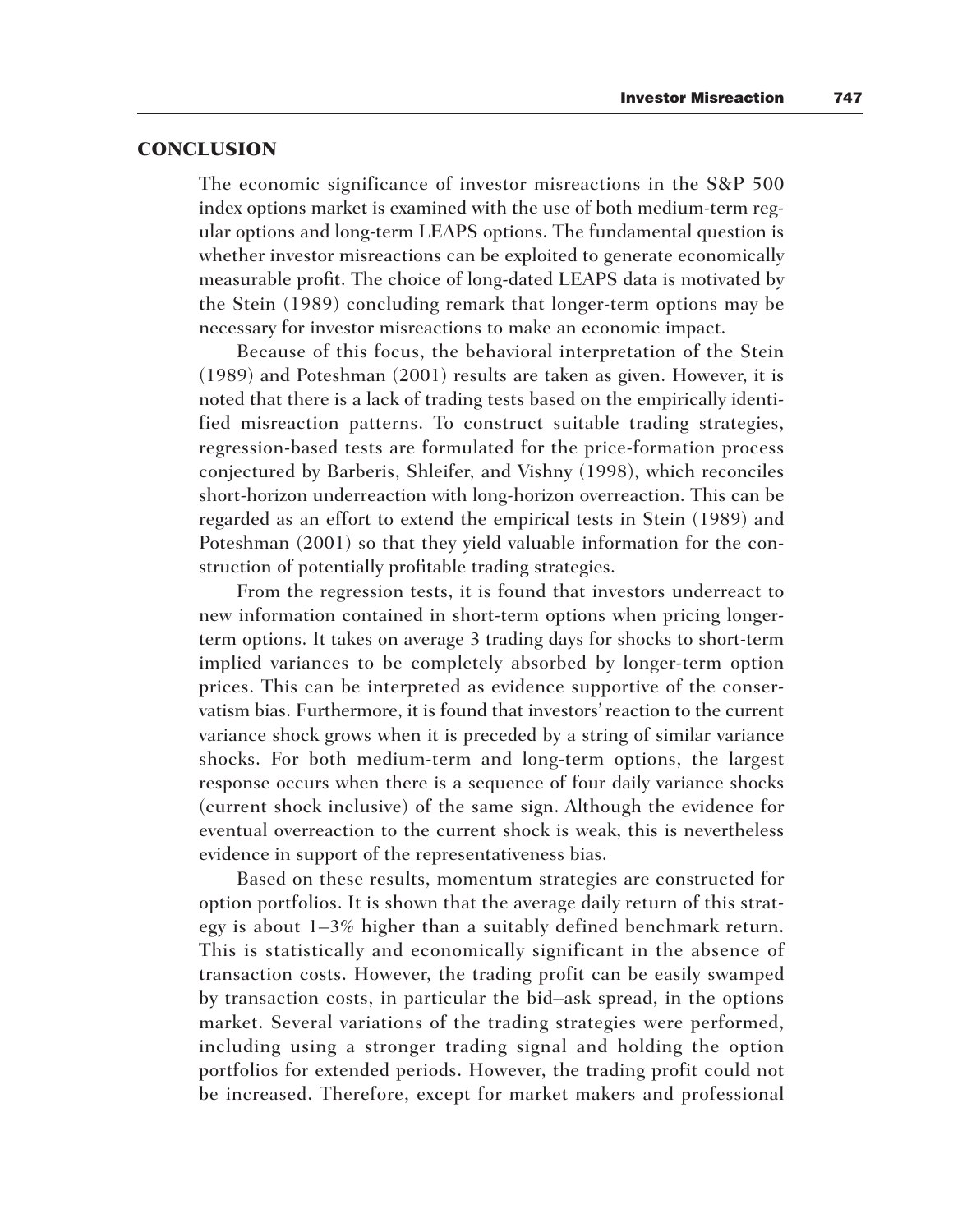traders who can effectively avoid paying transaction costs, investor misreaction in the S&P index options market cannot yield economically significant trading profits after trading costs are taken into account.

The exploration of investor misreactions using options data is a new research area that promises to generate additional insights into the role of investor psychology in the price-formation process. Its importance parallels the recent development in the empirical tests of behavioral theories using stock market returns. Although this article extends the existing literature by examining the profitability of trading strategies that exploit misreactions in longer-term index options, another potentially fruitful exercise is to study misreactions in individual stock options. Some individual stocks may have characteristics that cause them to be more susceptible to investor sentiment. In those cases, the significance of investor misreaction in options market is worth further examination. This is left to future research.

### **APPENDIX A**

## **Estimation Procedure for Stochastic Volatility Models**

This appendix summarizes the procedure used to estimate the stochastic volatility model and stochastic volatility model with random jumps. Bates (1996) and Bakshi et al. (1997) establish option pricing formulas under a fairly general stochastic volatility model that nests the popular Black-Scholes (BS) model, the Heston stochastic volatility (SV) model, and the stochastic volatility with jump (SVJ) model. In this setting, the underlying security has the following dynamics under the risk-neutral measure:

$$
\frac{dS_t}{S_t} = (R - \delta - \lambda_j \mu_j) dt + \sqrt{V_t} dW_{S,t} + J_t dq_t
$$
 (A1)

where  $R$  is the constant spot interest rate,  $\delta$  is the continuously compounded dividend yield,  $W_{\mathrm{S},t}$  is a Wiener process,  $V_t$  is the instantaneous variance attributed to the diffusion component  $W_{\text{S},t},$   $q_t$  is a Poisson jump process with rate  $\lambda_j$ , and  $J_t$  is the random percentage jump size with a lognormal distribution:

$$
\ln(1 + J_t) \sim N [\ln(1 + \mu_J) - \frac{1}{2}\sigma_J^2, \sigma_J^2]
$$
 (A2)

where  $\mu$ <sup>*I*</sup> and  $\sigma$ <sup>*I*</sup> are constants.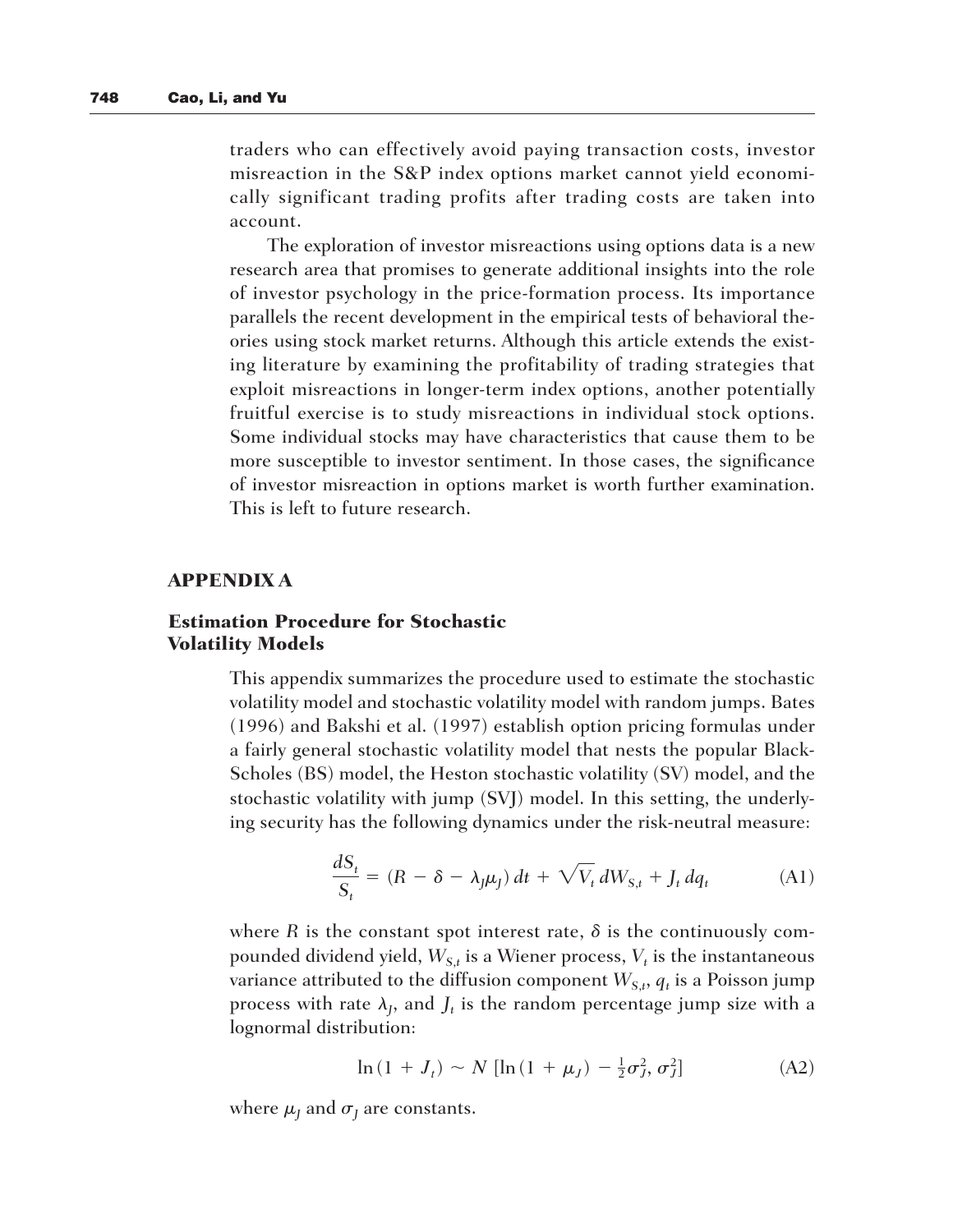The diffusion component of return variance follows a square-root process:

$$
dV_t = (\theta_V - \kappa_V V_t) dt + \sigma_V \sqrt{V_t} dW_{V,t}
$$
 (A3)

where  $\kappa_V$ ,  $\theta_V/\kappa_V$ , and  $\sigma_V$  are the speed of adjustment, long-run mean and variation coefficient of the volatility  $V_t$ , and  $W_{V,t}$  is a Wiener process. The correlation between  $W_V$  and  $W_S$  is  $\rho$ , and the jump process  $q$  and jump size *J* are uncorrelated and both assumed to be independent of  $W_V$  and  $W_S$ .

As the empirical tests are conducted under the physical measure, it is necessary to adjust some of these processes for the market prices of various sources of risk. One can specify the market price of volatility risk such that under the physical measure:

$$
dV_t = (\theta_V^* - \kappa_V^* V_t) dt + \sigma_V^* \sqrt{V_t} d\widetilde{W}_{V,t}
$$
 (A4)

where  $\theta_V^* = \theta_V$ ,  $\kappa_V^* = \kappa_V - \lambda$ ,  $\sigma_V^* = \sigma_V$ , and  $\widetilde{W}_{V,t}$  is a Wiener process. The constant  $\lambda$  parametrizes the market price of volatility risk and is within the range of  $(-\infty, 0)$ .<sup>7</sup>

With this setup, option prices can be computed analytically as a function of the assumed structural parameters, which collectively are denoted by  $\Phi.$  With the use of these pricing formulas, the structural parameters are estimated by the method of simulated moments (MSM) (see Bakshi et al., 2000; Duffie & Singleton, 1993; Gouriéroux & Monfort, 1996) the details of which are now illustrated with the Heston model used as a special case.

Recall that the sample of option prices is divided into three time-toexpiration categories: short term, medium term, and long term. Each is further divided into three categories according to the moneyness of each option. As a result, there are nine categories of options according to their time-to-expiration and moneyness. On each day, one option is randomly chosen from each category. This results in nine option price time series, each with  $T = 252$  observations.

Let  $\hat{P}^{j}(t, \, \tau_{tj}, \, K_{tj})$  be the observed price of the put option from the  $j$ th category on day *t*, and  $P^j(t, \tau_{t_j}, K_{t_j}; \Phi)$  be the corresponding theoretical price given a set of structural parameters  $\Phi$ , where  $\tau_{\mathit{tj}}$  and  $K_{\mathit{tj}}$  are, respectively, the time to maturity and strike price of the option. The theoretical

The range of possible values for  $\lambda$  results from two considerations. First, investors prefer less variance *ceteris paribus*. Within the current setup this implies that the variance process has a higher long-run mean under the risk-neutral measure, hence the negativity of  $\lambda$ . Second, the variance process must not explode under either the physical or the risk-neutral measure. Because the estimate of  $\kappa_V$  is positive, the negativity of  $\lambda$  guarantees the positivity of  $\kappa_V^*$ .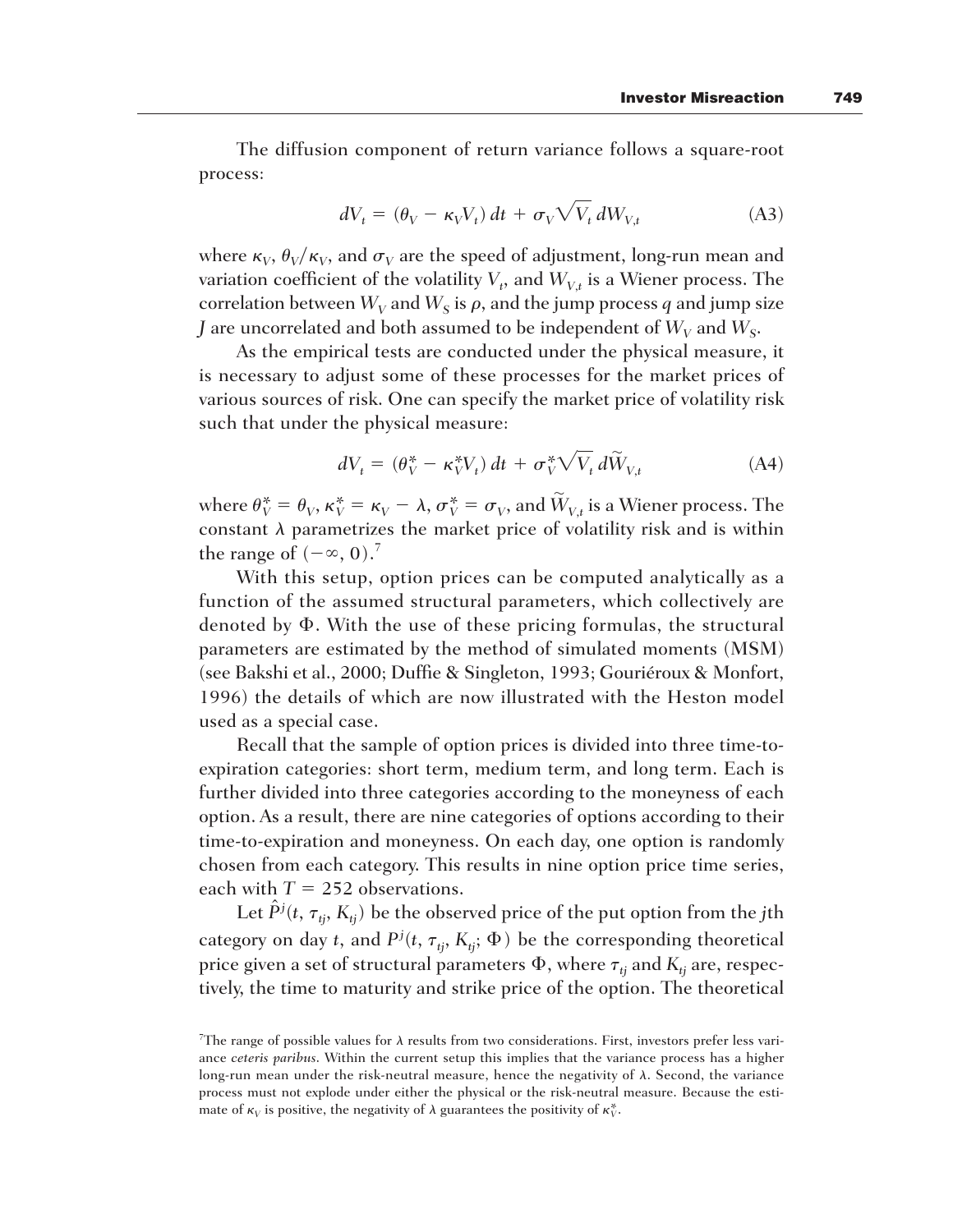price  $P^j$  also depends on the level of the index,  $S_i$ , and the variance  $V_i$ . However, because the variance is unobservable,  $P<sup>j</sup>$  is unknown as well, and only its expectation can be computed. This is now done by simulation. The MSM estimator of  $\Phi$  is obtained by minimizing the following quadratic form:

$$
J_{T,M} = \arg\min_{\Phi} G'_T W_T G_T \tag{A5}
$$

where  $G_T(\Phi) = (1/T) \sum_{t=1}^T g_t(\Phi)$ ,

$$
g_{t}(\Phi) = \begin{pmatrix} \frac{\hat{P}^{1}(t, \tau_{t1}, K_{t1})}{K_{t1}} - \frac{E(P^{1}(t, \tau_{t1}, K_{t1}; \Phi))}{K_{t1}} \\ \vdots \\ \frac{\hat{P}^{9}(t, \tau_{t9}, K_{t9})}{K_{t9}} - \frac{E(P^{9}(t, \tau_{t9}, K_{t9}; \Phi))}{K_{t9}} \end{pmatrix}
$$
 (A6)

 $W_T$  is the optimal weighting matrix, and  $E[P^j(t, \tau_{ij}, K_{tj}; \Phi)]$  is approximated by *M* simulations. The simulation is conducted as follows:

• Discretize the time dimension of the processes governing the underlying index and the variance:

$$
S(t + 1) - S(t) = (R - \delta) S(t) \Delta t + \sqrt{V(t)} S(t) \varepsilon_{S}(t) \sqrt{\Delta t} \quad (A7)
$$

$$
V(t + 1) - V(t) = (\theta_V - \kappa_V V(t)) \Delta t + \sigma_V \sqrt{V(t)} \varepsilon_V(t) \sqrt{\Delta t} \quad (A8)
$$

where  $\Delta t$  is the length of a trading day, or  $1/252.$ 

- Generate two time series of i.i.d. standard normal random variables,  $\varepsilon_{S}(t)$  and  $\varepsilon_{V}(t)$ ,  $t = 1, 2, ..., T$ , where the correlation between  $\varepsilon_{S}(t)$ and  $\varepsilon_V^{\vphantom{\dagger}}(t)$  is  $\rho$ .
- Simulate the time series of *S*(*t*) and *V*(*t*),  $t = 1, 2, ..., T$  with the use of the random variables generated in the previous step. The initial index level *S*(1) is set to be the observed index level on the first day of the sample, and the initial variance  $V(1)$  is set to be the long-run mean value. The risk-free rate *R* is chosen to be the daily average of the 30-day T-bill rate during the sample period.
- Repeat above steps *M* times to generate *M* different sample paths for  $S(t)$  and  $V(t)$ . For each sample path, compute  $P^j(t, \tau_{tj}, K_{tj}; \Phi)$  for each category *j* and each day *t*. Its average across the *M* sample paths provides an approximation to the expectation  $E[P^j(t, \tau_{tj}, K_{tj}; \Phi)]$ , which is used in the construction of the moment conditions in Equation (A6).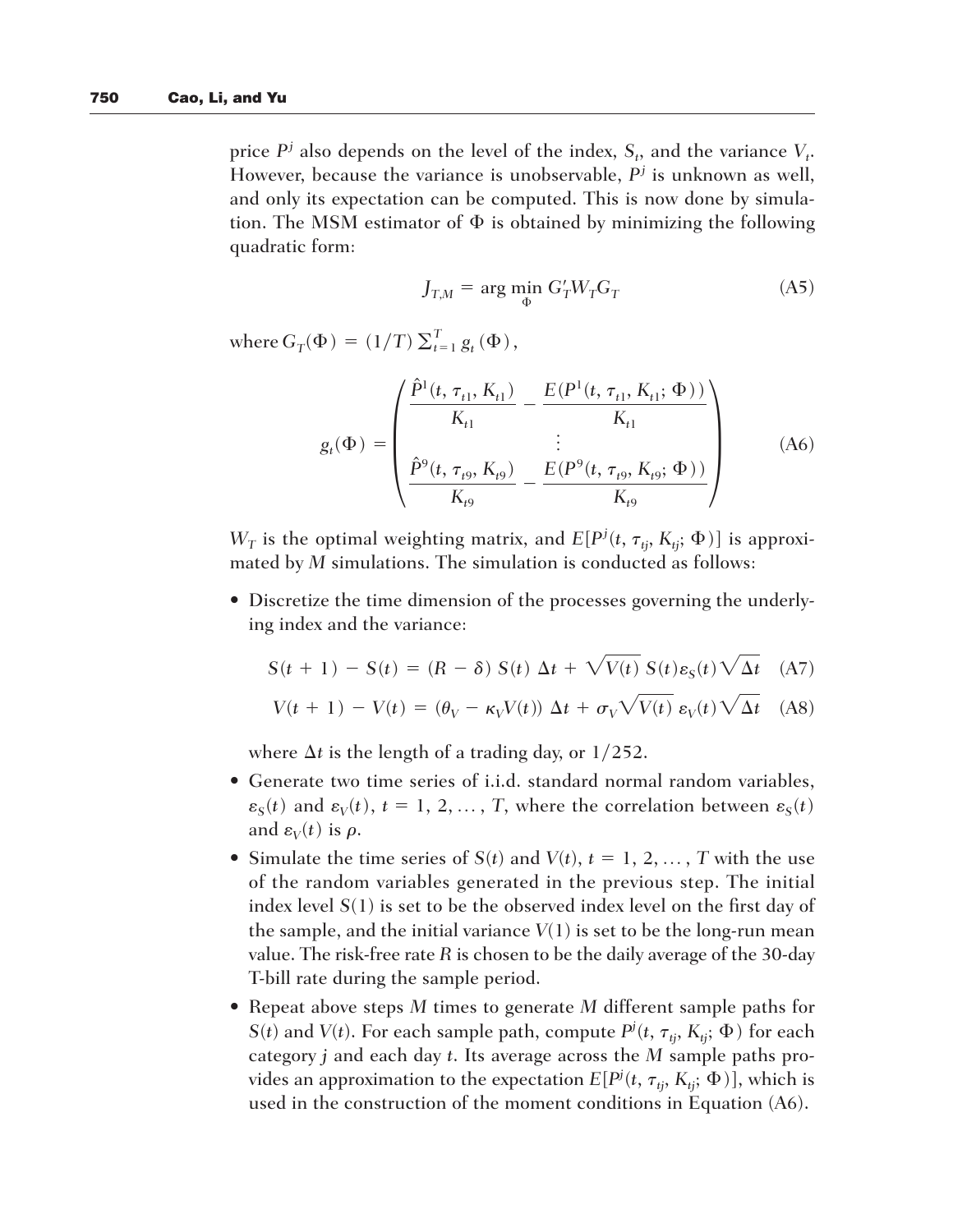*M* is set equal to 1000 in the simulation, which provides a sufficient level of efficiency (according to Gouriéroux and Monfort, 1996, 10 simulations alone would provide an efficiency of 90%.). To generate the optimal weighting matrix  $W_T$ , which requires a higher degree of accuracy, 10,000 simulations are used. The above procedure can be easily modified to accommodate a stochastic volatility model with jumps.

#### **BIBLIOGRAPHY**

- Bakshi, G., Cao, C., & Chen, Z. (1997). Empirical performance of alternative option pricing models. Journal of Finance, 52, 2003–2049.
- Bakshi, G., Cao, C., & Chen, Z. (2000). Pricing and hedging long-term options. Journal of Econometrics, 94, 277–318.
- Barberis, N., Shleifer, A., & Vishny, R. (1998). A model of investor sentiment. Journal of Financial Economics, 49, 307–343.
- Bates, D. (1996). Jumps and stochastic volatility: Exchange rate processes implicit in PHLX deutsche mark options. Review of Financial Studies, 9, 69–107.
- Bates, D. (2000). Post-87 crash fears in S&P 500 futures options. Journal of Econometrics, 94, 181–238.
- Chan, L., Jegadeesh, N., & Lakonishok, J. (1997). Momentum strategies. Journal of Finance, 51, 1681–1713.
- Daniel, K., Hershleifer, D., & Subrahmanyam, A. (1998). Investor psychology and security market under- and overreactions. Journal of Finance, 52, 1839–1885.
- De Bondt, W., & Thaler, R. (1985). Does the stock market overreact? Journal of Finance, 40, 793–808.
- Diz, F., & Finucane, T. (1993). Do the option markets really overreact? Journal of Futures Markets, 13, 299–312.
- Duffie, J. D., & Singleton, K. (1993). Simulated moments estimation of Markov models of asset prices. Econometrica, 61, 929–952.
- Fama, E., & French, K. (1988). Permanent and temporary components of stock prices. Journal of Political Economy, 96, 246–273.
- Gouriéroux, C., & Monfort, A. (1996). Simulation-based econometric methods (CORE Lecture Series). Oxford: Oxford University Press.
- Heston, S. L. (1993). A closed-form solution for options with stochastic volatility with applications to bond and currency options. Review of Financial Studies, 6, 327–343.
- Hong, H., Lim, T., & Stein, J. (2000). Bad news travels slowly: Size, analyst coverage, and the profitability of momentum strategies. Journal of Finance, 55, 265–296.
- Hong, H., & Stein, J. (1999). A unified theory of underreaction, momentum trading and overreaction in asset markets. Journal of Finance, 54, 2143–2184.
- Jegadeesh, N., & Titman, S. (1993). Returns to buying winners and selling losers: Implications for stock market efficiency. Journal of Finance, 48, 65–91.